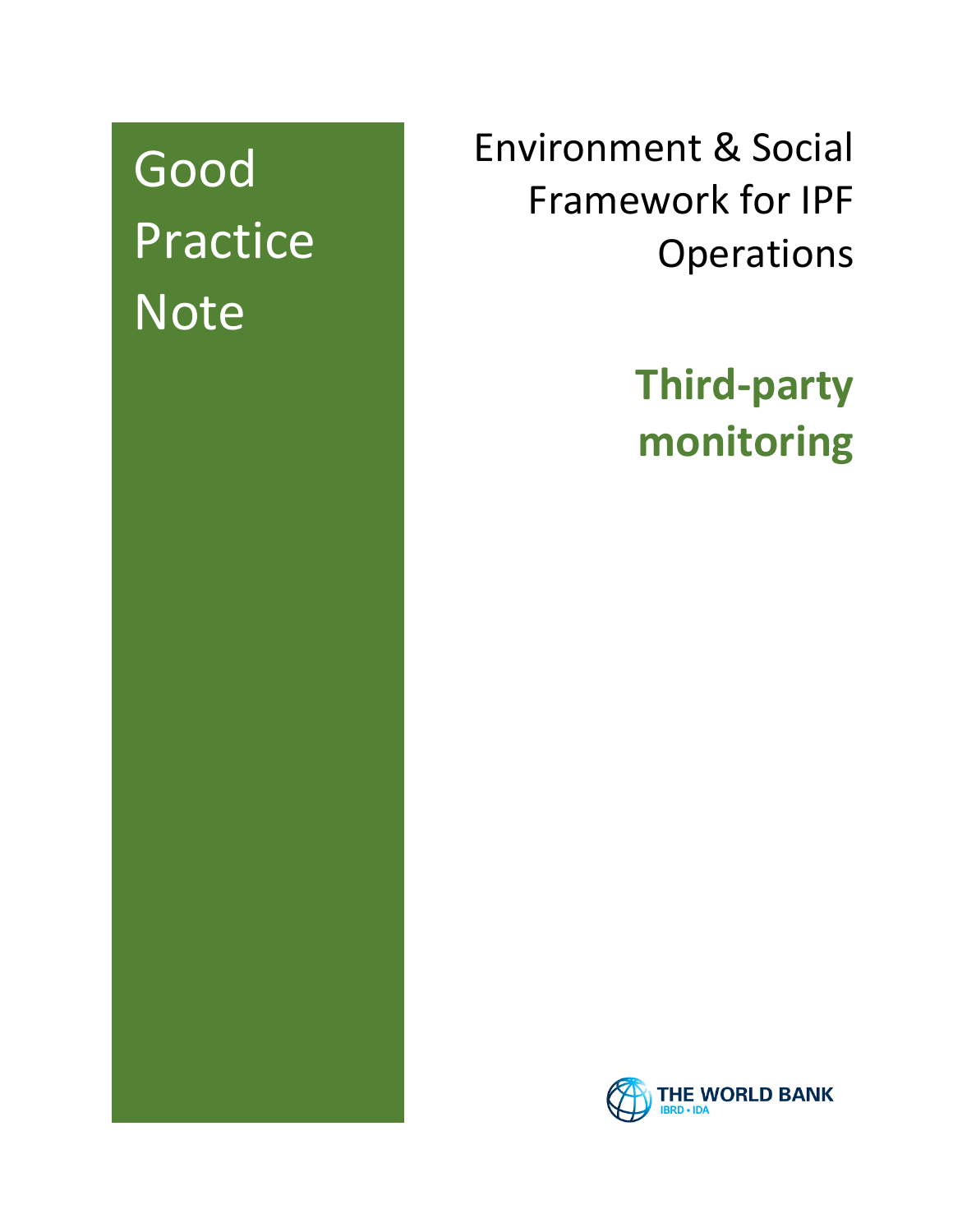First Edition Published June 2018

Afshan Khawaja (OPSES) and Anne-Katrin Arnold (OPSES) led the overall preparation of this Good Practice Note with a team consisting of Leila Chennoufi (Sustainability and Environment Consultant), Elizabeth Smith (OPSES), and Colin Scott (OPSES).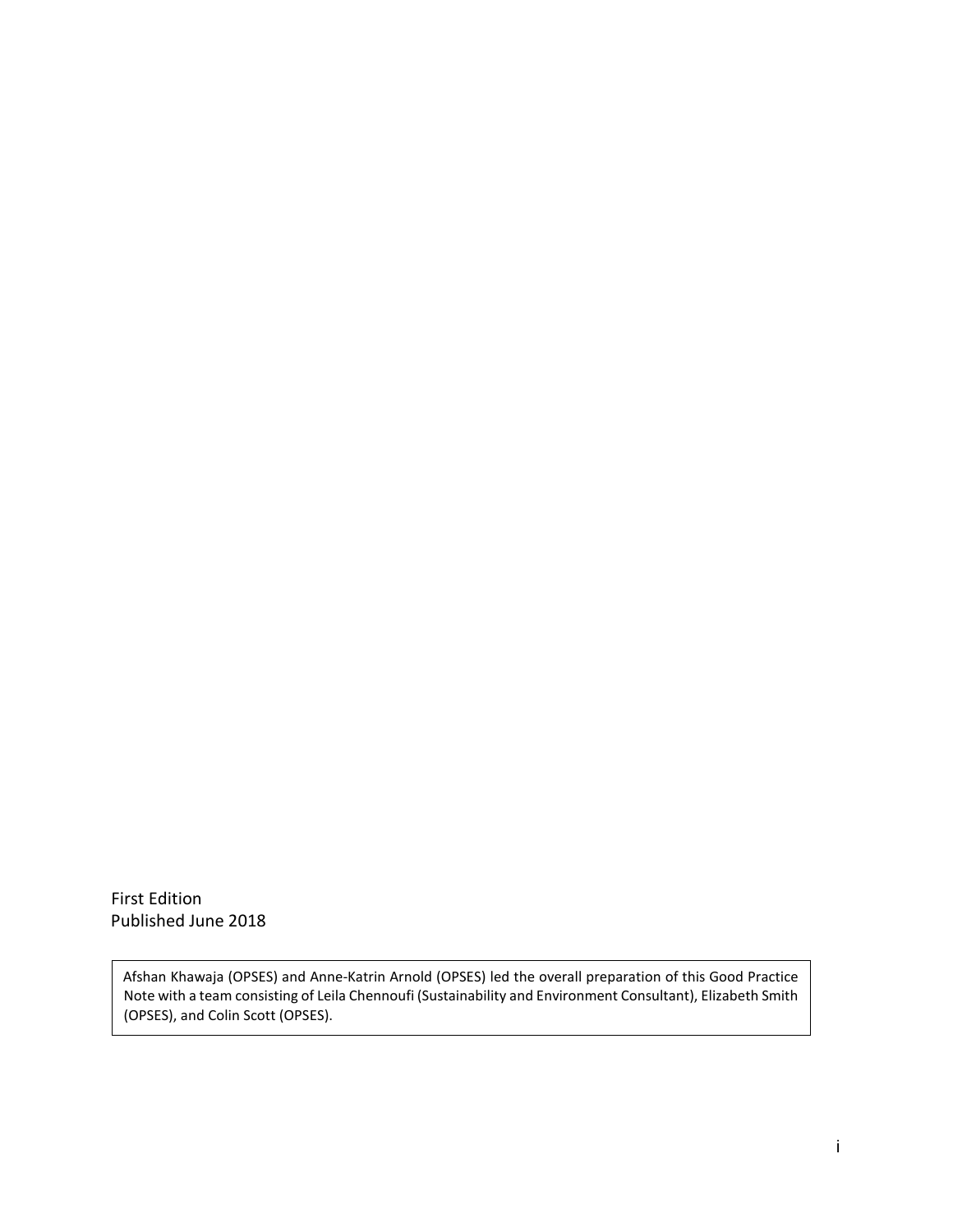# **Abbreviations**

| <b>CSO</b>   | Civil Society Organization                                   |
|--------------|--------------------------------------------------------------|
| <b>EHSGs</b> | World Bank Group Environmental, Health and Safety Guidelines |
| E&S          | <b>Environmental and social</b>                              |
| <b>ESCP</b>  | <b>Environmental and Social Commitment Plan</b>              |
| <b>ESF</b>   | <b>Environmental and Social Framework</b>                    |
| <b>ESMP</b>  | <b>Environmental and Social Management Plan</b>              |
| <b>ESP</b>   | <b>Environmental and Social Policy</b>                       |
| <b>ESS</b>   | <b>Environmental and Social Standard</b>                     |
| <b>FCV</b>   | Fragility, Conflict, and Violence                            |
| <b>GIIP</b>  | Good International Industry Practice                         |
| <b>GPN</b>   | <b>Good Practice Notes</b>                                   |
| <b>IBRD</b>  | International Bank for Reconstruction and Development        |
| <b>IPF</b>   | <b>Investment Project Financing</b>                          |
| <b>IDA</b>   | <b>International Development Association</b>                 |
| <b>NGO</b>   | Non-Governmental Organization                                |
| <b>OHS</b>   | Occupational Health and Safety                               |
| PIU          | Project Implementation Unit                                  |
| <b>RAP</b>   | <b>Resettlement Action Plan</b>                              |
| <b>SEP</b>   | Stakeholder Engagement Plan                                  |
| <b>PDO</b>   | Project Development Objective                                |
| <b>TORs</b>  | <b>Terms of Reference</b>                                    |
| <b>TPM</b>   | <b>Third-Party Monitoring</b>                                |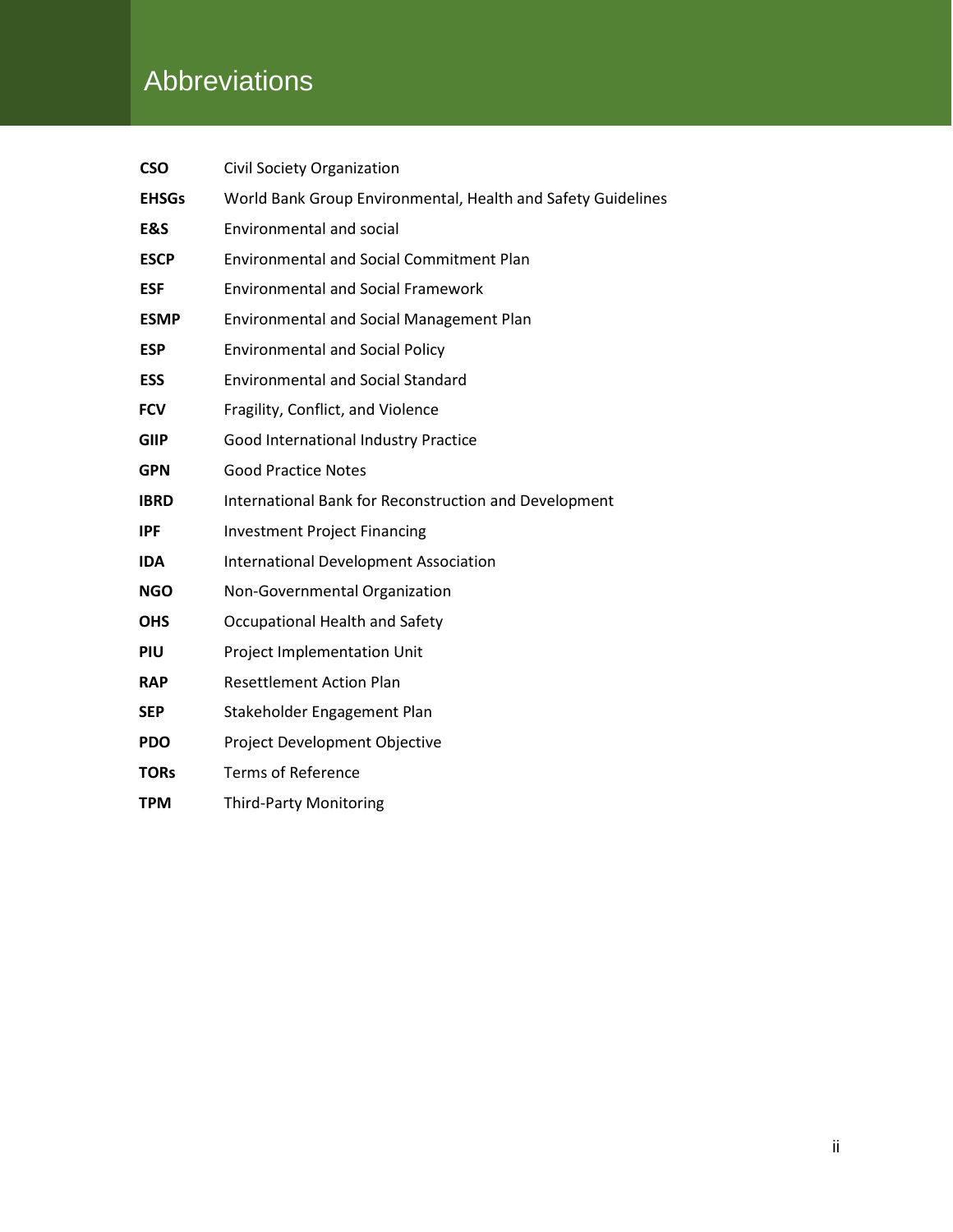| <b>Expert/Specialist:</b> | A person or firm with the necessary combination of skills,         |
|---------------------------|--------------------------------------------------------------------|
|                           | education and experience to investigate, assess, summarize and     |
|                           | make recommendations on a particular topic or scope of work. An    |
|                           | expert or specialist team should include individuals familiar with |
|                           | the local context, as well as individuals knowledgeable about      |
|                           | World Bank requirements.                                           |

**Independent Expert/Specialist:** An expert or specialist individual or firm that is able to provide professional, objective, and impartial advice, without consideration of future work, and avoiding conflicts with other assignments or their own business or personal interests. Such independence supports the objectivity of the environmental and social assessment, without regard to vested interests and without reason to influence the outcome of the assessment. In certain circumstances where the specialist has been involved in the preparation, design, and implementation of the project (for example, early feasibility studies), they may still be engaged in conducting the assessment if the Borrower can demonstrate to the satisfaction of the Bank that there is no conflict of interest, and that to engage such a specialist would be of benefit for the assessment.

**Internationally recognized** An individual or firm that demonstrates education and **independent expert:** experience expected of a senior-level specialist in the particular field, depending on the characteristics needed for the works. The person may have certifications and may be an active member of a relevant professional organization and have documented knowledge in the field.

**Third-party Monitoring (TPM):** TPM refers to (i) an approach to smart supervision whereby the Bank contracts an independent agent to verify that project implementation by the Borrower complies with the provision of the financing agreement and that the environmental and social performance of the project meets the agreed standards; and (ii) an approach to project implementation whereby the Borrower contracts third parties to strengthen monitoring and evaluation systems and obtain additional data on the achievement of progress development. When TPM is used for Bank supervision, the Bank maintains its own supervision obligations, but may transfer the implementation of the monitoring to an agent.

**Third party: A** third party is a party external to the project, who is neither a direct beneficiary of the project nor part of the project's management structure. Typically, third parties come from nongovernmental organizations (NGOs), academia, aid organizations, United Nations agencies or private firms. For the purpose of this GPN, third parties are either experts/specialists with specific, project-relevant expertise, or other stakeholders that monitor specific aspects of a project's performance.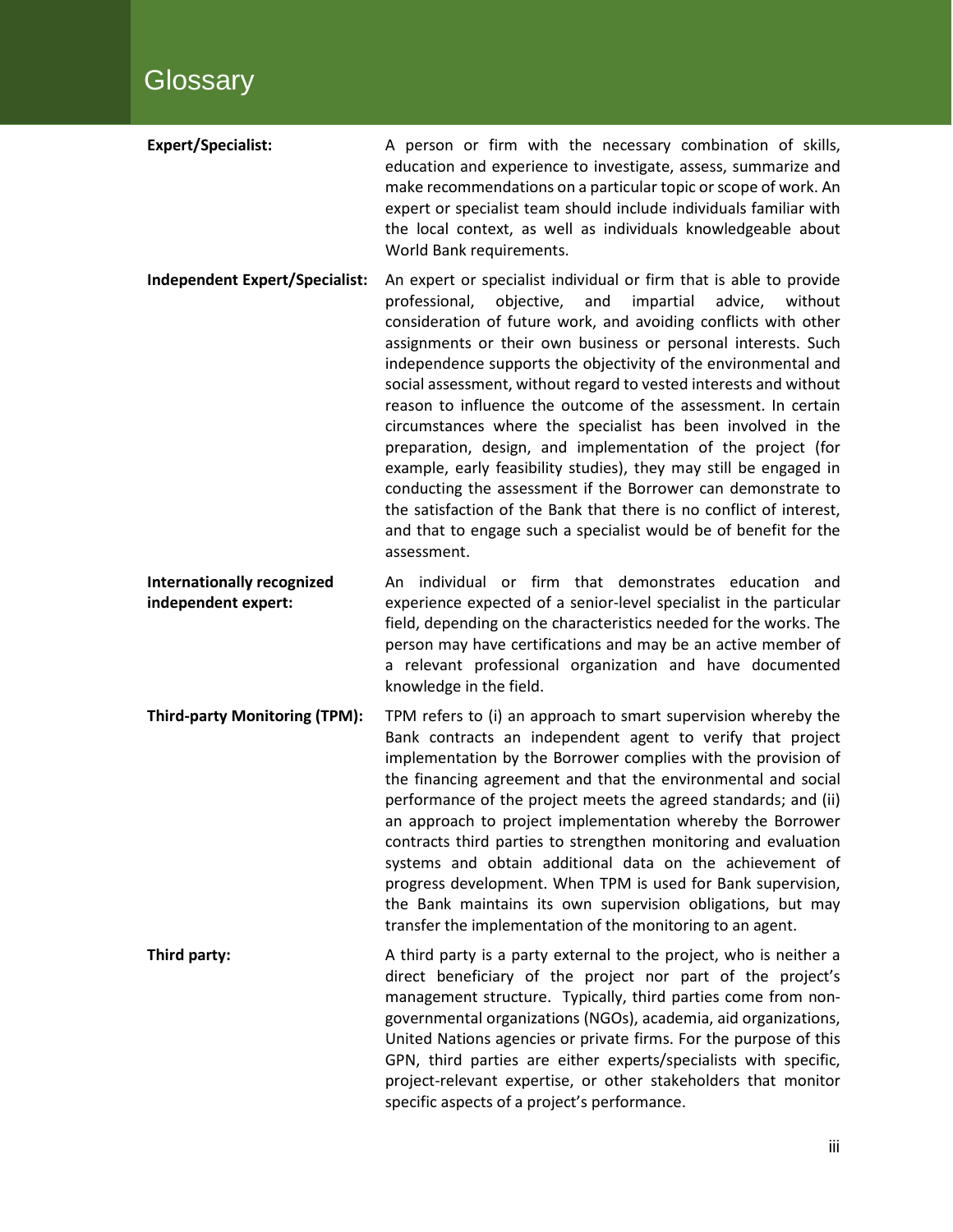# Contents

| 1. |  |
|----|--|
|    |  |
|    |  |
|    |  |
|    |  |
|    |  |
|    |  |
|    |  |
|    |  |
|    |  |
|    |  |
|    |  |
|    |  |
|    |  |
|    |  |
|    |  |
|    |  |
|    |  |
|    |  |
|    |  |
|    |  |
|    |  |
|    |  |
|    |  |
|    |  |
|    |  |
|    |  |
|    |  |
|    |  |
|    |  |
|    |  |
|    |  |
|    |  |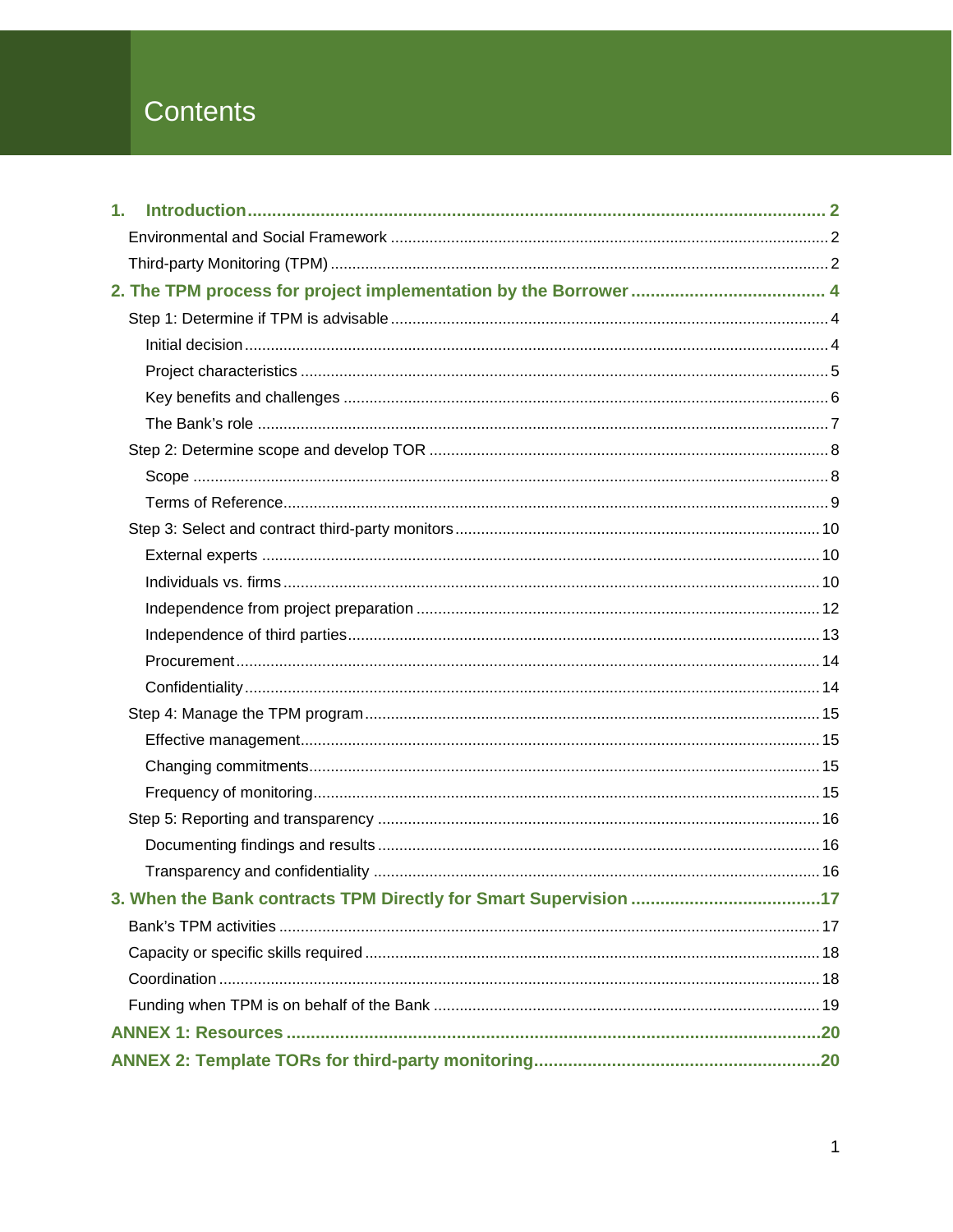# 1. Introduction

#### <span id="page-5-0"></span>**Environmental and Social Framework**

Under the Environmental and Social Framework (ESF), the World Bank provides multiple entry points for engaging third-party to (i) support Borrowers in carrying out project implementation through better monitoring and (ii) support the Bank in fulfilling implementation support duties. On the Borrower side,

involving stakeholders and third parties in project implementation is intended to improve monitoring and progress towards the project development objective (PDO), including in situations where the Borrower has limited capacity to assess and manage environmental and social risk or in situations of fragility, conflict, and violence (FCV) where access to project sites is limited due to security concerns.

This good practice note offers a step-by-step approach for Bank staff to assist Borrowers in establishing third-party monitoring (TPM) for project implementation. The information may also be useful for Borrowers who wish to benefit proactively from TPM to improve project performance, in cases where the use of TPM has not been required. The scope of

#### **Box 1: World Bank's Good Practice Notes**

The World Bank is providing a series of Good Practice Notes (GPN) to accompany the ESF to support its implementation. This note focuses on third-party monitoring to improve Borrower capacity in IPF. The GPN have been developed in partnership with specialist advisers from inside and outside the Bank and are designed to be reviewed and updated periodically, when appropriate. The note should be read in conjunction with the ESF, including the Policy, the Environmental and Social Standards (ESS1-10) and the accompanying Guidance Notes.

the note is therefore focused on cases where TPM is primarily used to assist the Borrower.

## <span id="page-5-1"></span>**Third-party Monitoring (TPM)**

 $\ddot{\phantom{a}}$ 

*The goal of using third parties to assess the status and performance of a project, its compliance status, or emerging issues through a specialized party is to provide an unbiased perspective on the issue and status, and to make recommendations for improvement, where relevant.* TPM is used widely in technical and engineering projects, physical infrastructure, financial or procurement compliance, governance and accountability, and environmental and social monitoring of project implementation. Reviews<sup>[1](#page-5-2)</sup> of the effectiveness of TPM of development projects during their implementation have highlighted the positive impact on project performance and, ultimately, its development impact.

Borrowers may engage TPM to complement their own capacity for project monitoring. The Bank's Environmental and Social Standards (ESSs) include several requirements for TPM to be engaged by the Borrower to complement Borrower expertise. As such, TPM in the context of the ESSs focuses on (1) the role of third-party specialists in the Borrower's implementation of a Bank-financed project, and (2) the

<span id="page-5-2"></span> $1$  See Annex 1 for resources and examples: "External monitoring of the Chad-Cameroon pipeline projects," International Finance [Corporation, September 2006; "Third Party Monitoring Programme for the Afghanistan Reconstruction Trust Fund: A Review,](http://www.ifc.org/wps/wcm/connect/topics_ext_content/ifc_external_corporate_site/sustainability-at-ifc/publications/publications_loe_chadcameroon__wci__1319579582557)" World Bank, 2014.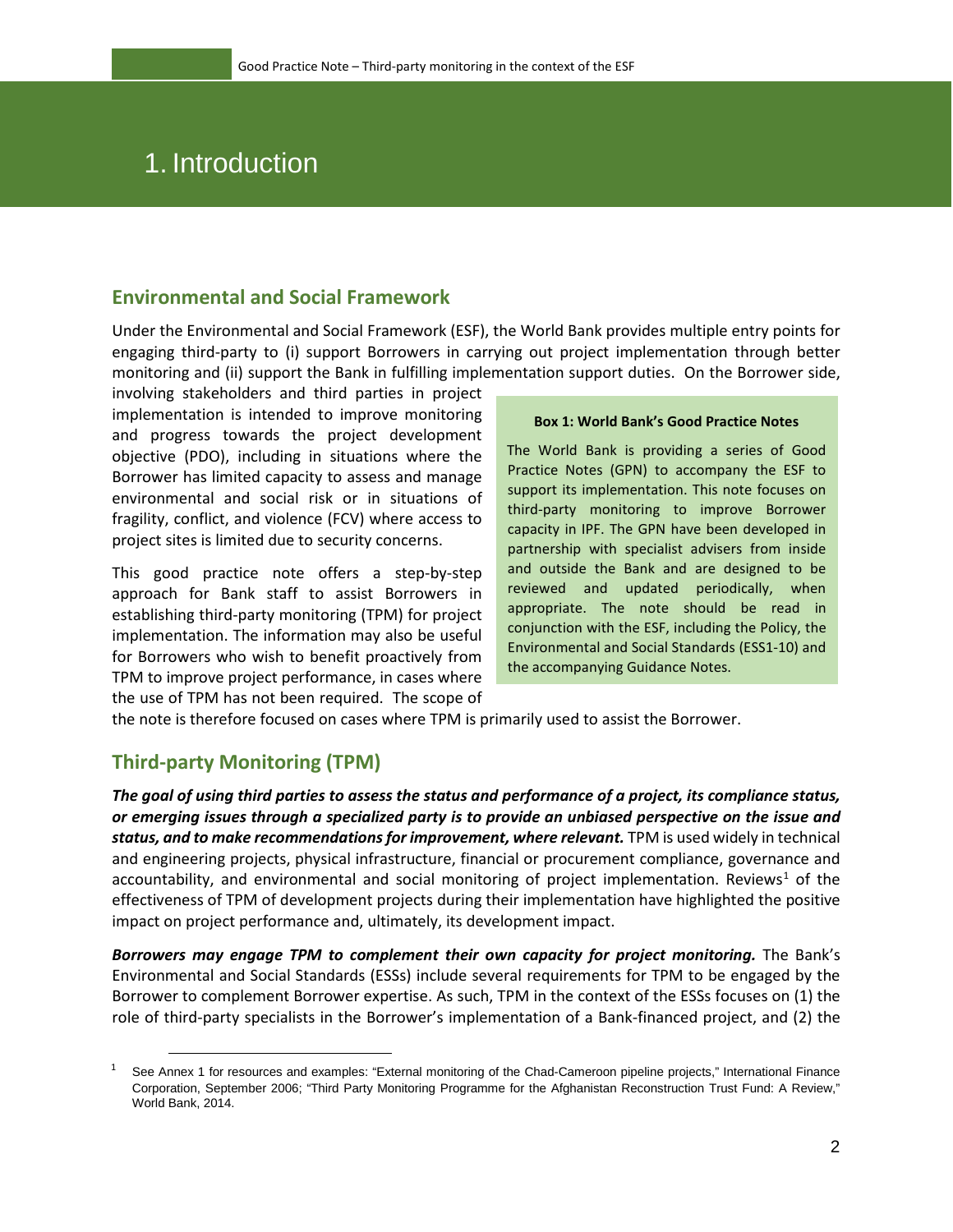role of stakeholders, including from civil society, to complement or verify the Borrower's own monitoring activities.

*TPM may have a different focus if it is engaged directly by the Bank to complement the Bank's own ability to monitor projects in situations where the project may be difficult to access.* In such cases, TPM promotes *"Smart Supervision"* by enhancing the Bank's presence in the field and getting "eyes and ears on the ground" when World Bank staff are unable to do so directly<sup>[2](#page-6-0)</sup> due to high levels of security concerns. Furthermore, in such cases, TPM providers are contracted through Corporate Procurement. Through this "Smart Implementation" approach<sup>[3](#page-6-1)</sup>, Borrowers can benefit from additional support and expertise from experts in monitoring particular environmental and social issues or an overall program. Figure 1 illustrates the relationship between Bank, Borrower, and TPM.





 $\ddot{\phantom{a}}$ 

<span id="page-6-0"></span><sup>&</sup>lt;sup>2</sup> See FCV Group (forthcoming Operational Note) "Approaches to Smart Supervision in Insecure Areas: Third-Party Monitoring and Beyond."

<span id="page-6-1"></span><sup>&</sup>lt;sup>3</sup> See FCV Group (forthcoming Operations Note).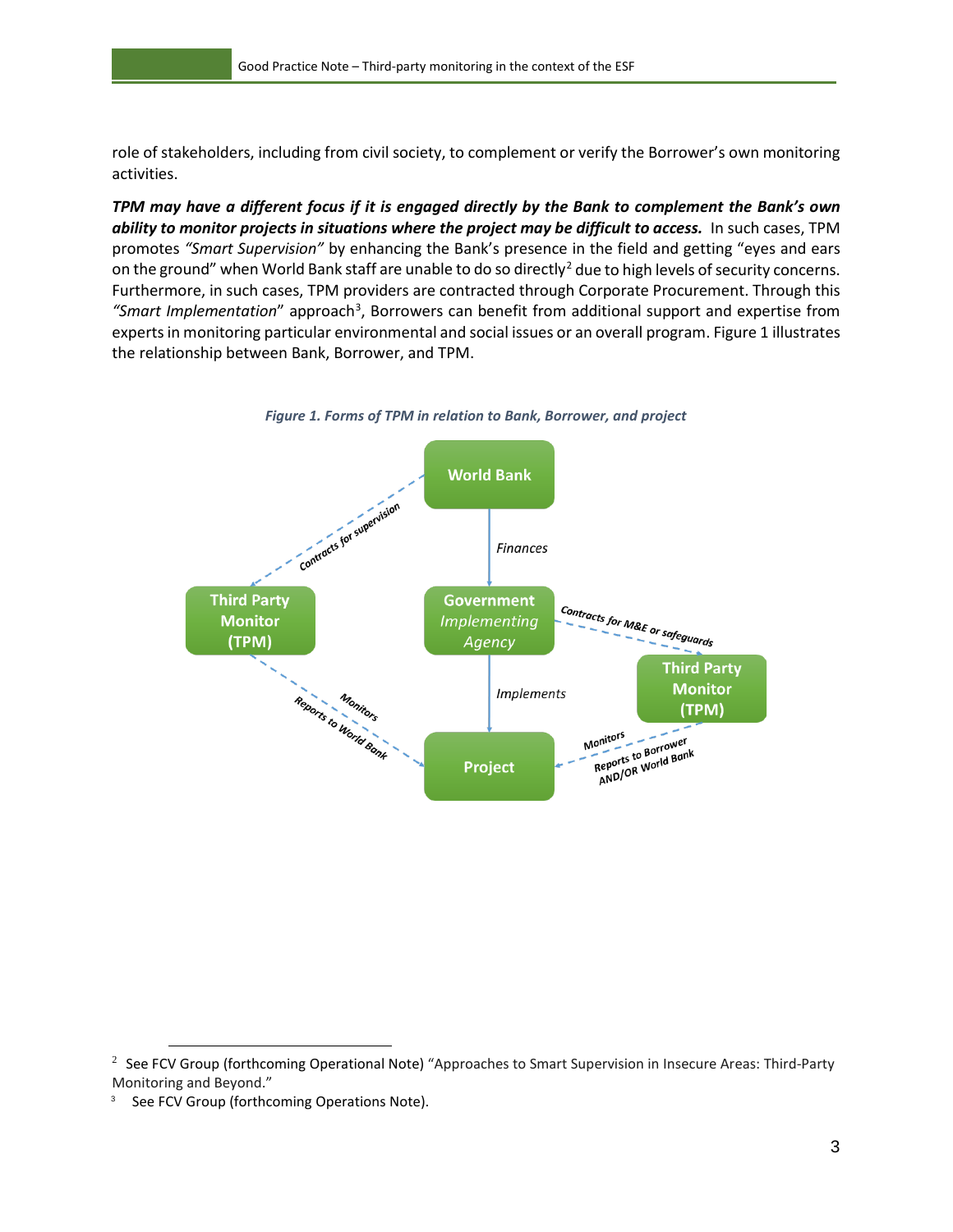# 2. The Third-party monitoring process for project implementation by the Borrower

# <span id="page-7-0"></span>**Step 1: Determine if TPM is advisable**

#### <span id="page-7-1"></span>**Initial decision**

 $\ddot{\phantom{a}}$ 

The TPM process begins with a decision on whether TPM is required or at least advisable. *The Bank will identify the need for TPM as early as possible during project preparation and appraisal.* The requirement will be included in the ESCP, which is part of the legal agreement. When unforeseen issues arise following the agreement of the ESCP, TPM may need to review recent information or performance, such as followup to a major incident or accident.

*The Bank's due diligence is to require the Borrower to engage TPM where appropriate and to require the Borrower to collaborate with third parties to establish and monitor agreed mitigation measures.* When the Bank engages TPM, this decision will depend on the accessibility of the project to Bank supervision and the Borrower's capacity to monitor the project (see Section 3 for more details).

*The ESF includes specific requirements for the kinds of projects and the kinds of issues that require TPM to support implementation of the environmental and social risk management aspects of the project.*  Generally, complex and contentious projects may need a higher degree of involvement by a third party. Bank staff will assess each project and advise the Borrower or other partners on the requirements, the scope of work, action plans, and monitoring and reporting arrangements that involve third-party. Table 1 summarizes the requirements for TPM in the ESSs.<sup>[4](#page-7-2)</sup>

**Table 1. ESF summarized commitments regarding monitoring and independent expertise in ESS 1-10**

**ESS1. Assessment and Management of Environmental and Social Risks and Impacts**

- Engage one or more internationally recognized independent experts for projects that are High Risk or contentious, or that involve serious multidimensional environmental or social risks or impacts (for example, in the form of an advisory panel), and identify the third parties in the Environmental and Social Commitment Plan (ESCP).
- Engage stakeholders and third parties, such as independent experts, local communities, or civil society organizations (CSOs), to complement or verify the Borrower's own monitoring activities and collaborate with such agencies and thirdparty.

<span id="page-7-2"></span><sup>4</sup> The ESF also includes references to third parties in other roles, including as independent specialist to carry out the environmental and social assessment (ESS1), as employers of project workers (ESS2), as professionals engaged in the design of structural elements (ESS4), as experts consulted with when assessing biodiversity baseline conditions or to assess whether an offset is feasible (ESS6), as experts consulted with when assessing cultural heritage sites (ESS8), or as experts supporting the Borrower's stakeholder identification (ESS10). These roles of third parties are not addressed in this GPN, as they do not relate solely to monitoring.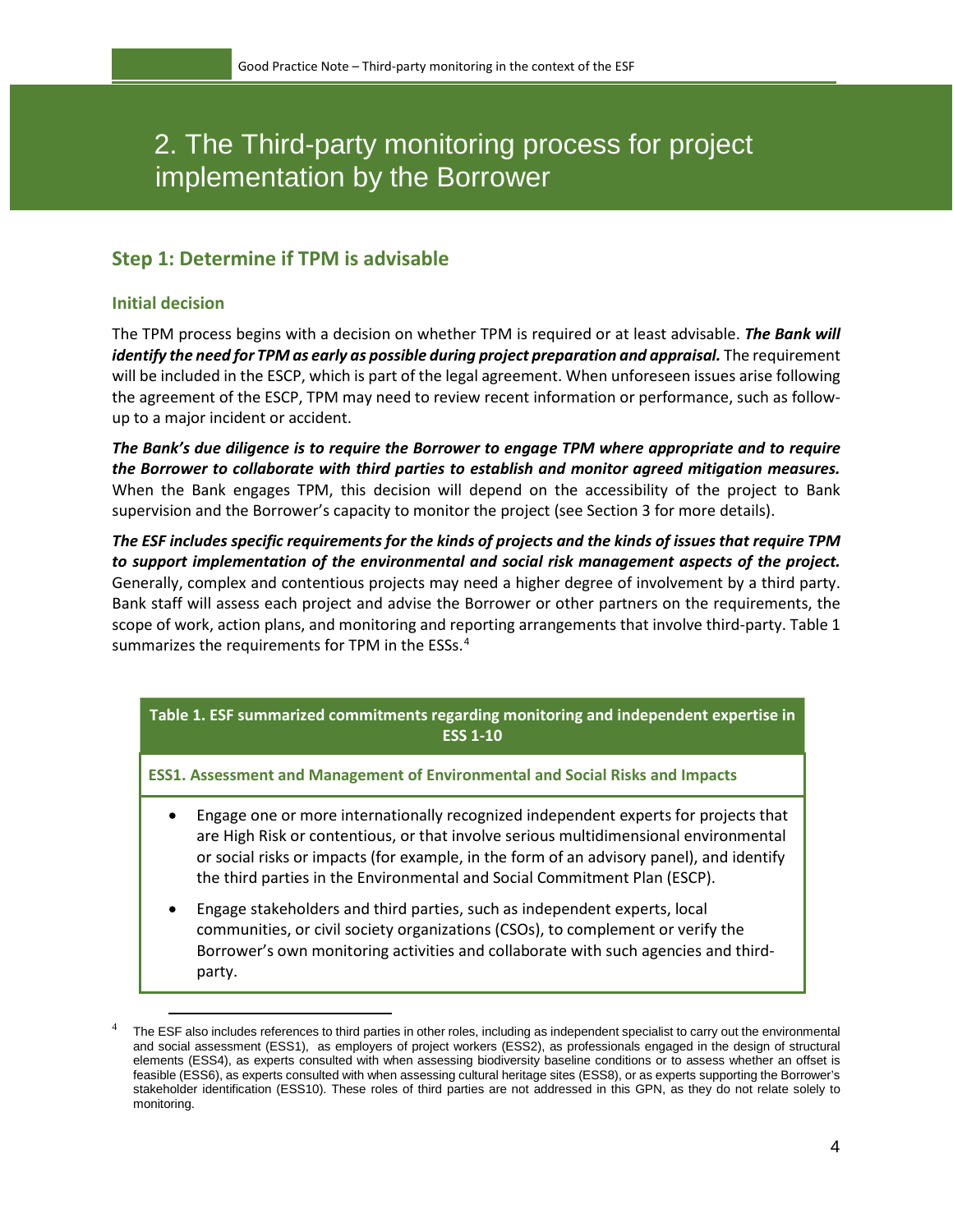#### **ESS4. Community Health and Safety**

- Engage separate independent experts with relevant and recognized experience when structural elements or components of a project are situated in high-risk locations, including those with risk of extreme weather or slow onset events, and their failure or malfunction may threaten the safety of communities to conduct a review as early as possible in project development and throughout the stages of project design, construction, operation, and decommissioning.
- Contract experienced and competent professionals for the supervision of the design and construction of dams, provide administrative support for its activities, and report on the panel's conclusions and recommendations.

**ESS5. Land Acquisition, Restrictions on Land Use and Involuntary Resettlement**

- Retain competent resettlement professionals for all projects with significant involuntary resettlement impacts to monitor the implementation of resettlement plans, design corrective actions as necessary, provide advice on compliance with this ESS, and produce periodic monitoring reports.
- Commission an external completion audit of the resettlement plan for all projects with significant involuntary resettlement impacts when all mitigation measures have been substantially completed, undertaken by competent resettlement professionals.
- Make arrangements for monitoring of displacement and resettlement activities by the implementing agency, supplemented by third-party monitors.

#### <span id="page-8-0"></span>**Project characteristics**

The decision to require TPM will take into account the specific requirements of the ESSs, the specific nature and extent of the risks and impacts of the project, the complexity of the project, any stakeholder concerns, and Borrower capacity to implement and monitor the project. Box 1 provides examples of other project characteristics that may benefit from TPM.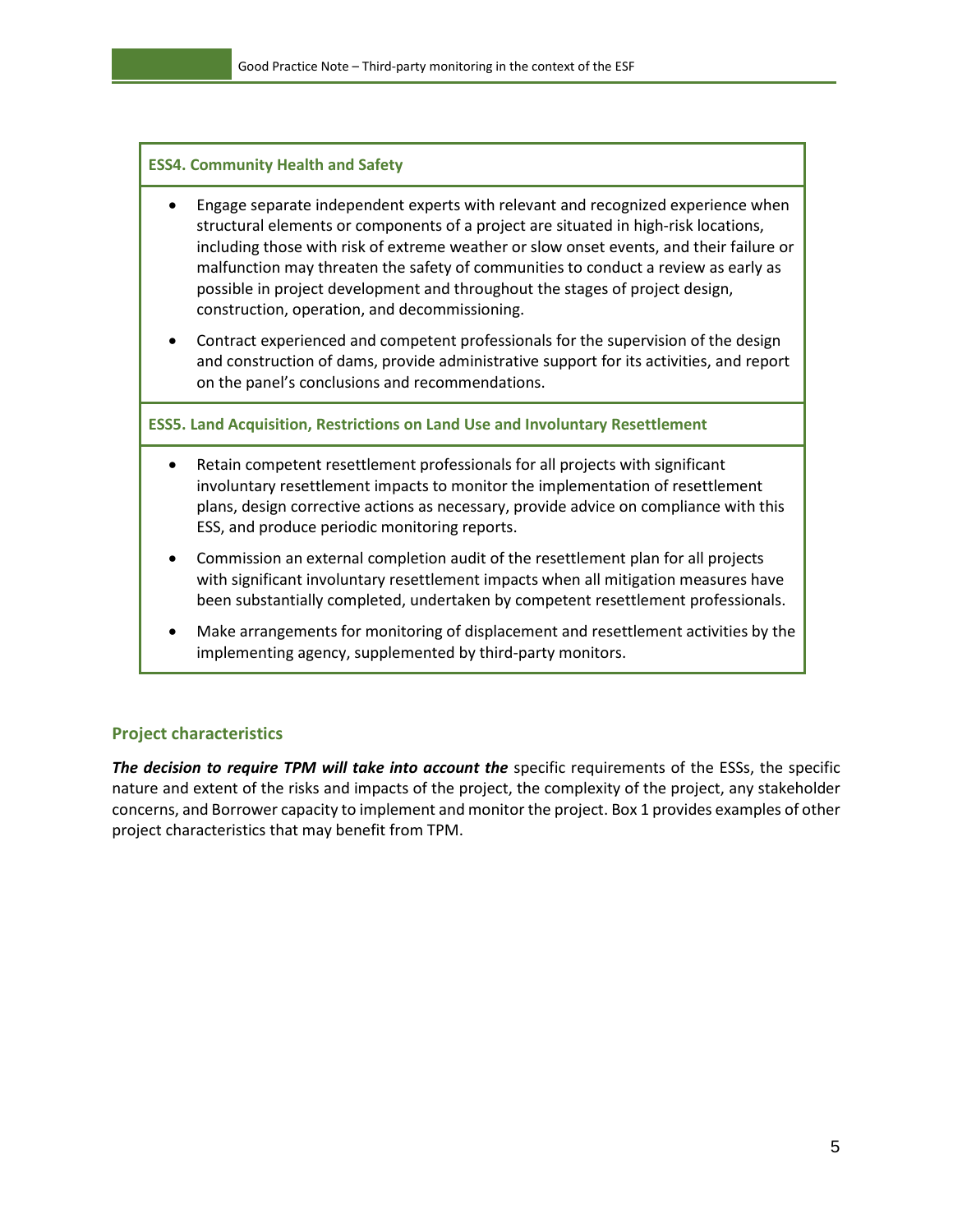#### **Box 1. Project characteristics that may benefit from TPM**

- Potential impacts to endangered species of flora or fauna, needing specialized expertise in that species
- Certification or verification of performance or results, such as independent auditing
- Labor force size and relationship to the local area
- Labor unrest requiring regular monitoring by independent specialist
- Significant number of grievances, requiring independent review
- Health and safety incident requiring expert advice on mitigation
- Cultural heritage discovered during excavation works (requiring anthropologist or archeologist)
- Independent biodiversity expert to review implementation of biodiversity action plan and make recommendations for adaptive management
- Allegations of gender-based violence or discrimination, requiring independent specialist or specialist organization
- Community monitoring of benefits or impacts
- Ability to reach project sites, due to security concerns or other restrictions.
- Risk category for the Project
- Capacity of the Borrower and/or Project Implementation Unit to monitor the environmental and social risks and impacts of the Project
- Amount of resettlement and livelihood restoration required

#### <span id="page-9-0"></span>**Key benefits and challenges**

When deciding whether to engage third-party monitors, benefits and challenges should be considered (see Table 2).

| Table 2. Benefits and challenges of TPM                                                                                                                                                                                                                                                                                                                                                                                                      |                                                                                                                                                                                                                                                                                                                                                                                                                                                                                                                                                                  |  |
|----------------------------------------------------------------------------------------------------------------------------------------------------------------------------------------------------------------------------------------------------------------------------------------------------------------------------------------------------------------------------------------------------------------------------------------------|------------------------------------------------------------------------------------------------------------------------------------------------------------------------------------------------------------------------------------------------------------------------------------------------------------------------------------------------------------------------------------------------------------------------------------------------------------------------------------------------------------------------------------------------------------------|--|
| <b>Benefits</b>                                                                                                                                                                                                                                                                                                                                                                                                                              | <b>Challenges</b>                                                                                                                                                                                                                                                                                                                                                                                                                                                                                                                                                |  |
| <b>Independent verification of information</b>                                                                                                                                                                                                                                                                                                                                                                                               | <b>Bias</b>                                                                                                                                                                                                                                                                                                                                                                                                                                                                                                                                                      |  |
| Where the Borrower has internal monitoring and<br>reporting mechanisms in place, TPM allows<br>verification of the appropriateness of measures<br>for managing particular issues and impacts, and<br>for evaluating the implementation of<br>environmental and social (E&S) commitments,<br>identifying strengths and weaknesses and<br>recommending improvements in order to meet<br>project objectives and/or project E&S<br>requirements. | Some third parties may have particular advocacy<br>positions on certain project-relevant issues, such<br>positions should try to be identified prior to being<br>selected for the work to be undertaken. In some<br>cases, regardless of these views, expert<br>knowledge can make the third party an asset to<br>the work, such as a health CSO with detailed<br>information about health issues in the project<br>area, or a zoologist with particular expertise on<br>an endangered species in the project area.<br>However, if a more neutral perspective is |  |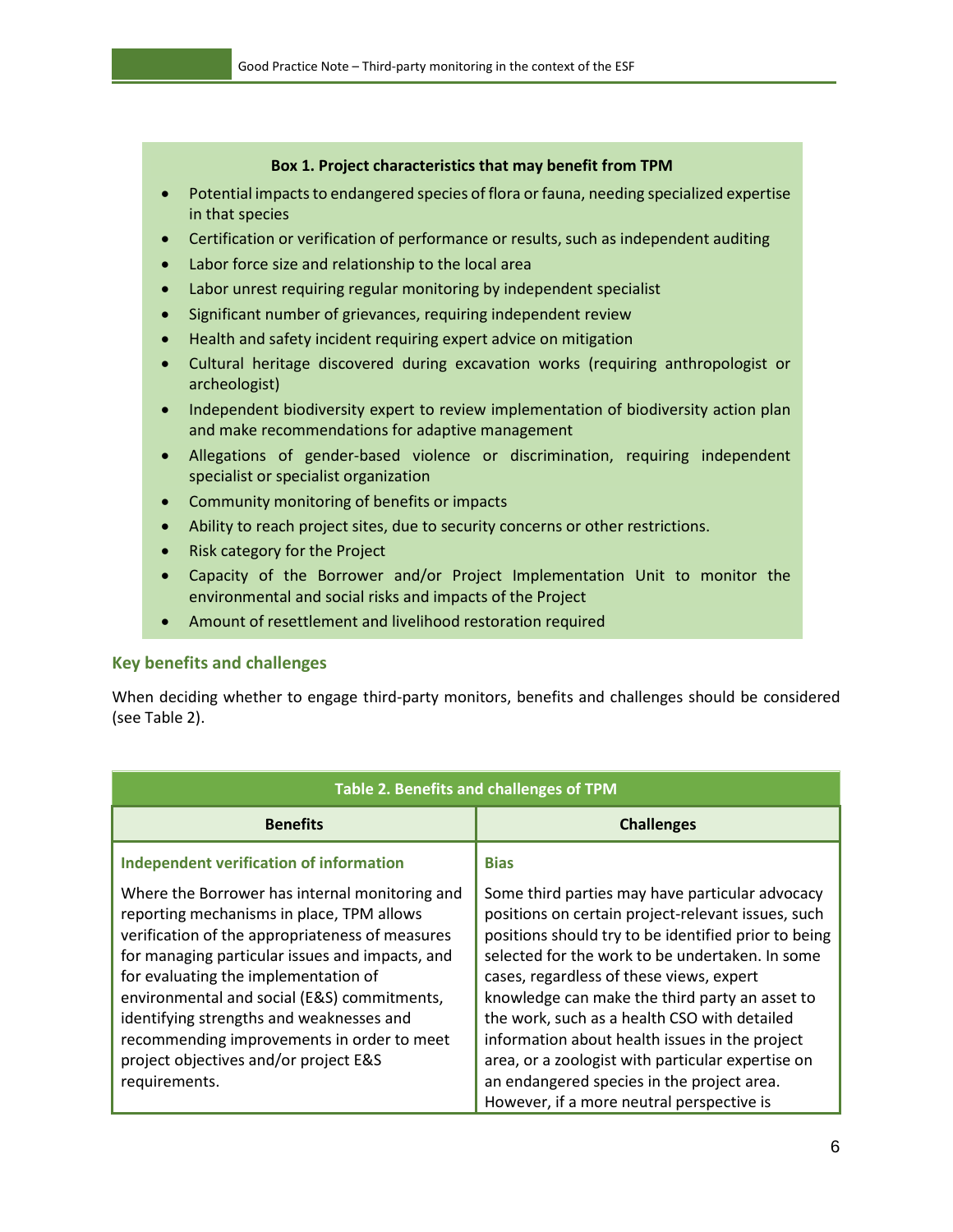|                                                                                                                                                                                                                                                                                                                                                                                                                                                                                                                                                                 | needed, a strong actual or perceived bias can<br>significantly influence outcomes of the work<br>being undertaken. Selection of appropriate third-<br>party monitors is one of the most important<br>factors in the credibility of the outcomes and a<br>particular position or bias that may be inherent in<br>the work being undertaken by the third-party<br>monitors, should be acknowledged early in the<br>monitoring report. |
|-----------------------------------------------------------------------------------------------------------------------------------------------------------------------------------------------------------------------------------------------------------------------------------------------------------------------------------------------------------------------------------------------------------------------------------------------------------------------------------------------------------------------------------------------------------------|-------------------------------------------------------------------------------------------------------------------------------------------------------------------------------------------------------------------------------------------------------------------------------------------------------------------------------------------------------------------------------------------------------------------------------------|
| <b>Capacity building and implementation support</b>                                                                                                                                                                                                                                                                                                                                                                                                                                                                                                             | <b>Understanding of project</b>                                                                                                                                                                                                                                                                                                                                                                                                     |
| In the context of development, with situations<br>where capacity gaps are observed (for example,<br>in remote project areas, or in new or emerging<br>expertise), repeated exposure to qualified third-<br>party experts plays a key capacity-building role,<br>whether it is an intended goal or not. The TPM<br>process may contribute to a significant<br>understanding of the benefit of external experts,<br>both through the informal sharing of knowledge<br>and information and the recommendation of<br>improvements to the project's E&S performance. | A third party is usually not going to be as<br>knowledgeable about the Project as the Borrower<br>or the Bank. It is critical to brief the third-party<br>monitors adequately and provide them with<br>relevant contacts, documentation, and support,<br>to encourage realistic recommendations that can<br>lead to improvements in the project, where<br>appropriate.                                                              |
| <b>Increased credibility and trust</b><br>The presence of a third-party monitor who is<br>independent of the Borrower may improve the<br>level of trust of project-affected parties and the<br>credibility of findings or summary of findings that<br>may be released into the public domain.                                                                                                                                                                                                                                                                   |                                                                                                                                                                                                                                                                                                                                                                                                                                     |

#### <span id="page-10-0"></span>**The Bank's role**

*The Bank will identify the need for TPM as early as possible during project preparation and appraisal.* The requirement will be included in the ESCP, which is part of the legal agreement. When unforeseen issues arise following the agreement of the ESCP, TPM may need to review recent information or performance, such as follow-up to a major incident or accident. *The Bank's due diligence is to require the Borrower to engage TPM where appropriate and to require the Borrower to collaborate with third parties to establish and monitor such mitigation measures.*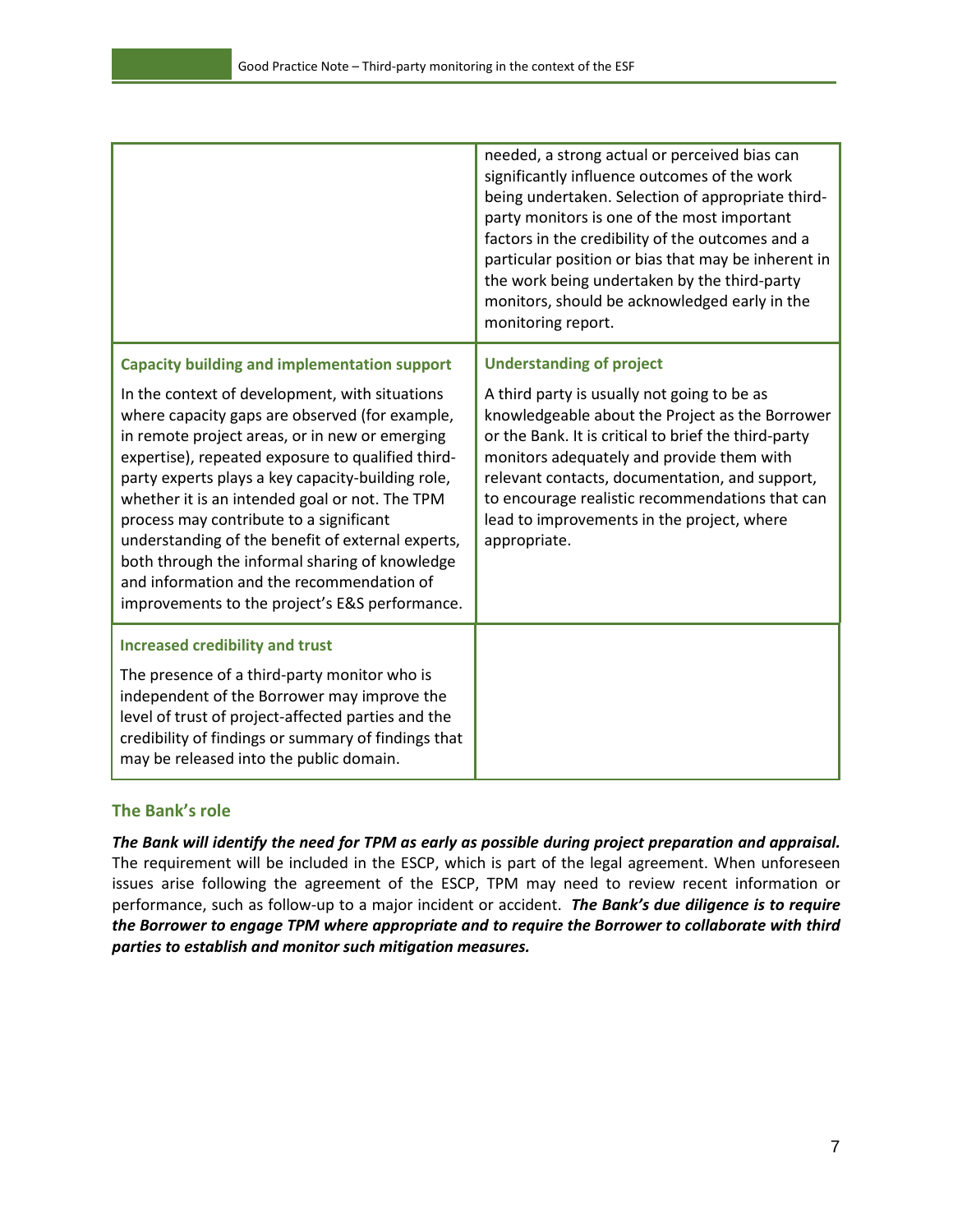#### ESP paragraph 58

"Where appropriate and as set out in the ESCP, the Bank will require the Borrower to engage stakeholders and third parties, such as independent experts, local communities or nongovernmental organizations (CSOs), to complement or verify project monitoring information. Where other agencies or third parties are responsible for managing specific risks and impacts and implementing mitigation measures, the Bank will require the Borrower to collaborate with such agencies and third parties to establish and monitor such mitigation measures."

#### <span id="page-11-0"></span>**Step 2: Determine scope and develop TOR**

#### <span id="page-11-1"></span>**Scope**

*For the purpose of this GPN, the scope of TPM is always related to environmental and social risks and impacts of a project. The scope of TPM may be general (for example, monitor compliance with the ESSs and ESCP), specific (for example, conduct biodiversity compliance audit) or medium to long-term (for example, monitor the implementation of a resettlement action plan over a number of years, see Box 2).*

The frequency of monitoring and the schedule of site visits depend on a number of variables, including the stage of the project in the project cycle, the project's complexity, impacts, and any issues that might arise during implementation.

#### **Box 2: Typical TPM activities include**

- Reviewing ESCP implementation status and compliance with the ESSs.
- Tracking environmental and social performance.
- Monitoring contractor or supply chain compliance.
- Verifying compliance and progress on project commitments.
- Reviewing stakeholder engagement and grievance management.
- Undertaking site visits to review documents and meet with workers, management, and stakeholders.
- Identifying corrective and preventive actions as needed and assisting the Borrower to incorporate these in an amended ESCP or relevant management tool, in a manner acceptable to the Bank.
- Providing information for the Borrower to disclose to stakeholders, showing performance of the project or implementation of commitments.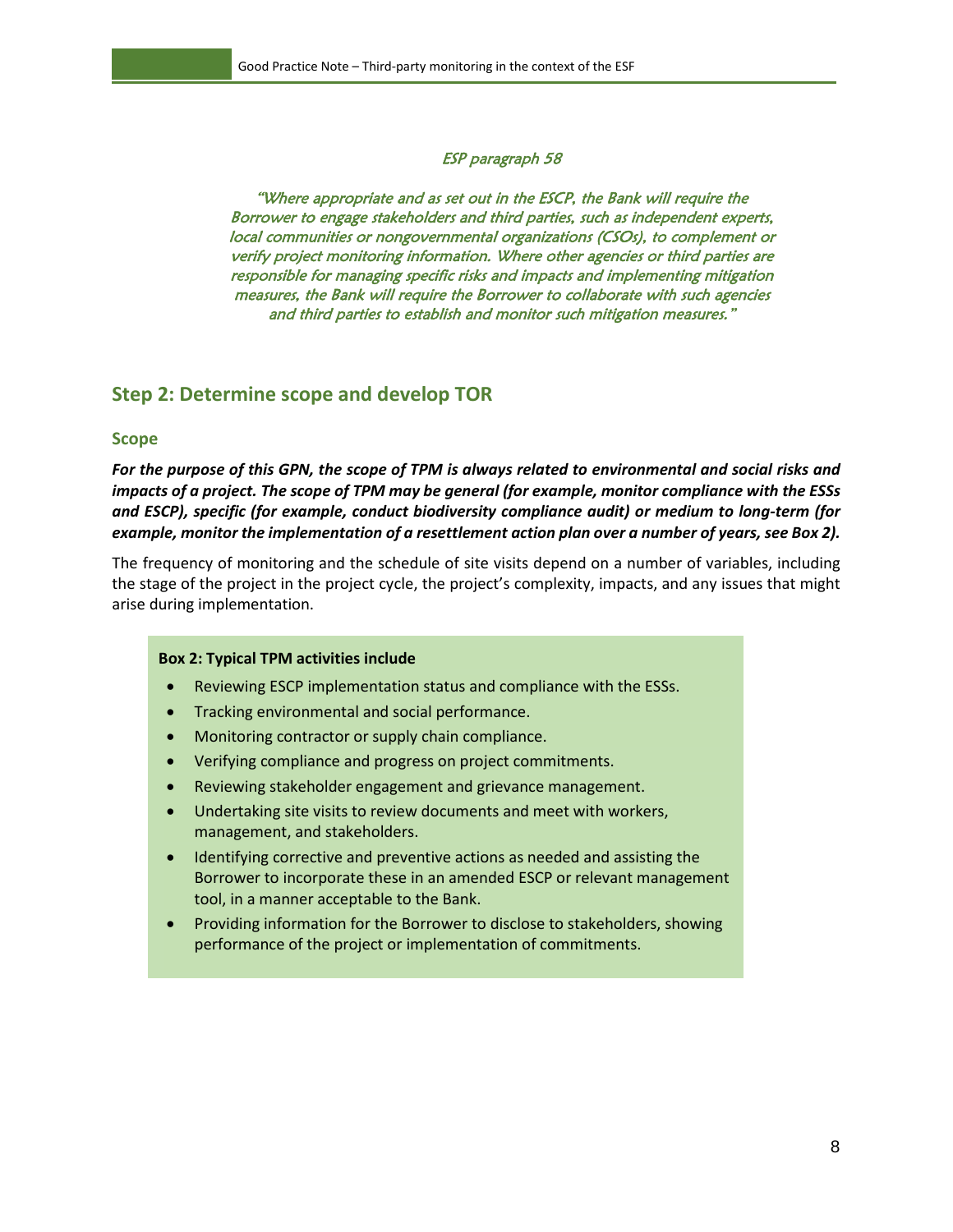#### <span id="page-12-0"></span>**Terms of Reference**

## *The Borrower determines and agrees with the Bank the content of the Terms of Reference (TORs), which reflects the scope of*

*the TPM.* The Bank will provide input on the scope of the TORs to enable the assignment to meet the commitments established in the ESCP. Based on the scope of the monitoring to be undertaken, the Bank assesses whether one expert or a firm is needed, or whether a number of individual experts are needed on specific issues, in which case, there might be several smaller TORs. The TORs are prepared by the Borrower and agreed with the Bank. *A TOR template is provided in Annex 2.*

TPM is not a substitute for the Borrower's own internal monitoring program, but is designed to complement and/or verify what it has done, depending on the objectives and needs of the monitoring activities.

#### *The TORs should include the scope of the monitoring*

*assignment, the number of locations and sites to visit, the frequency of the monitoring, the budget and timing of the assignment, and the type and skill sets required of third-party monitors.* The TORs should clearly identify reporting lines, roles and responsibilities of the different parties involved in the project. Where third-party monitors are not experienced in monitoring, such as some CSOs or individuals, the scope of work should include measures for relevant capacity building.

*The frequency of monitoring necessary will be linked to the specific risks and impacts of the project and*  the Borrower's performance during implementation. For projects that include TPM throughout the entire project implementation phase, the TORs should clarify whether monitoring frequency varies throughout the project cycle. For example, there may be more health and safety monitoring needed during a highrisk construction period, and less during operational phases.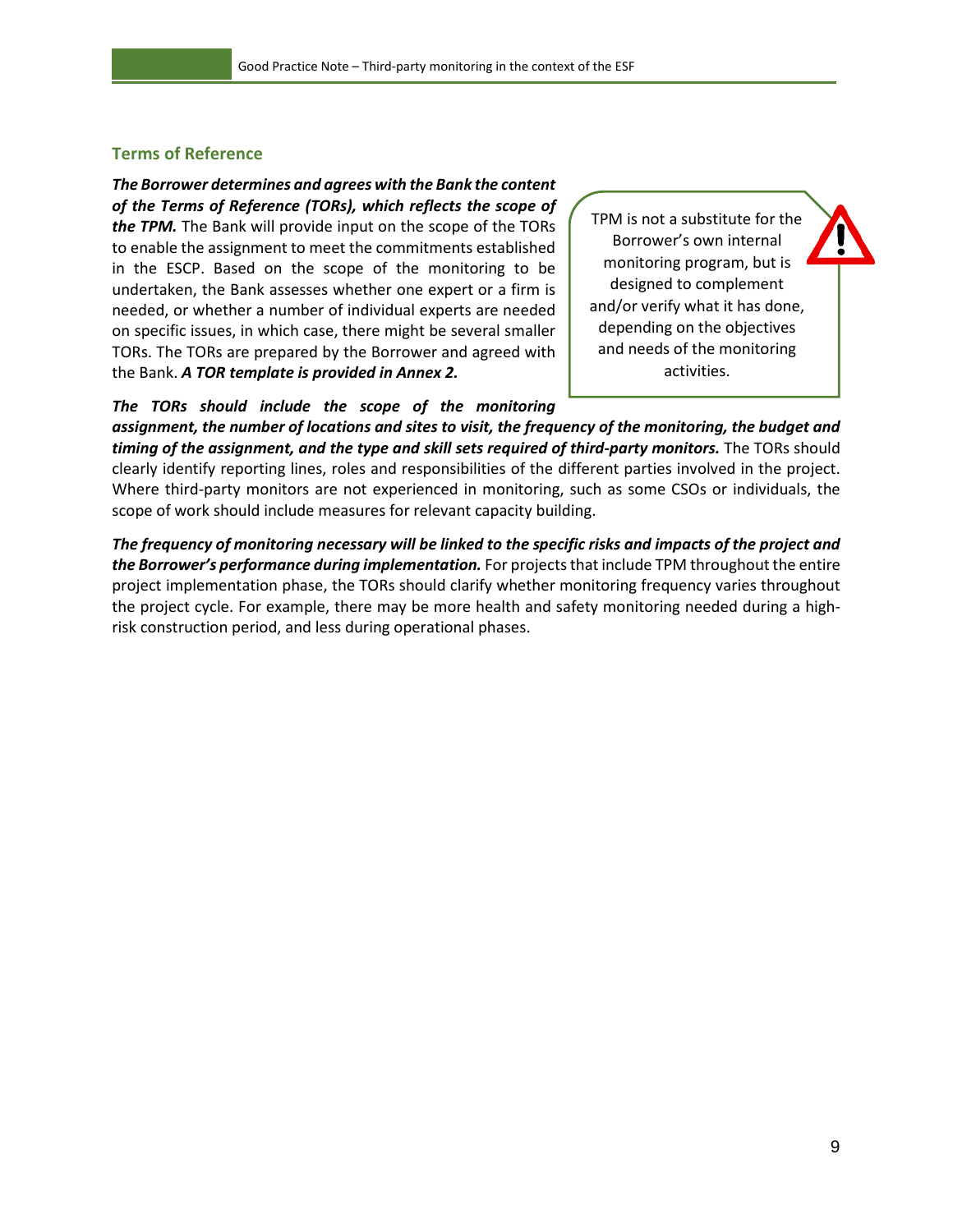# <span id="page-13-0"></span>**Step 3: Select and contract third-party monitors**

#### <span id="page-13-1"></span>**External experts**

*The Bank will determine whether third parties are needed in monitoring the risks and impacts of a project.* Depending on the project, required third parties may be specialists on a particular issue (for example, endangered species or biodiversity, or a stakeholder engagement specialist) or a team of people to conduct a monitoring assignment. The requirement for an external expert or specialist will be included in the ESCP. The Bank will agree the scope of the monitoring to be undertaken with the Borrower and the selection of the third party. When monitoring reports are prepared, drafts will be sent to the Bank at the same time as the Borrower/implementing agency.

*The use of TPM can range from the Borrower contracting one or more individual experts, to involving specialized CSOs, universities or think-tanks, consulting firms, or other qualified entities.* The Bank will advise the Borrower on the type of third-party that would be preferable for the particular scope of work. Where international experts or firms are contracted, it is good practice for them to partner with local experts to increase local capacity and ensure that the local concerns and issues are taken into account. **Error! Reference source not found.** shows potential issues associated with different types of third-party monitors.

| Table 3. Benefits and challenges for TPM conducted by individuals compared to firms |                                                                                                                                                                                                                                                                                                                                                                                                            |                                                                                                                                                                                                                                                                                                                              |  |
|-------------------------------------------------------------------------------------|------------------------------------------------------------------------------------------------------------------------------------------------------------------------------------------------------------------------------------------------------------------------------------------------------------------------------------------------------------------------------------------------------------|------------------------------------------------------------------------------------------------------------------------------------------------------------------------------------------------------------------------------------------------------------------------------------------------------------------------------|--|
| <b>Type of TPM</b>                                                                  | <b>Benefits</b>                                                                                                                                                                                                                                                                                                                                                                                            | <b>Challenges</b>                                                                                                                                                                                                                                                                                                            |  |
| <b>Individuals</b>                                                                  | Individual experts or specialists can be<br>useful if the scope of work is limited or<br>focuses on a particular issue, such as<br>labor, health and safety, or a particular<br>species of plant or animal that may be<br>affected by a project. Individuals can be<br>less costly than consulting firms.                                                                                                  | Individuals may have other clients and<br>not be as available in the time needed,<br>and may be less likely to possess the<br>skills and resources available at a firm.<br>They may also not have liability<br>insurance if there are significant<br>quality problems in the work<br>undertaken.                             |  |
| <b>Consulting firms</b>                                                             | Firms may have better quality control<br>than individual experts and can<br>increase staffing or support individual<br>consultants with additional expertise or<br>resources to meet the agreed scope of<br>work. It is important to agree in<br>advance which individual employees of<br>the firm will undertake the work and<br>that these employees are not switched<br>out during the work, unless the | A consulting firm is likely to be more<br>expensive than individual specialists or<br>experts and may be more time<br>consuming to hire. Additionally, a<br>consulting firm that has been involved<br>in the preparation of the project and<br>design of the action plans should not<br>monitor the project. Monitoring work |  |

#### <span id="page-13-2"></span>**Individuals vs. firms**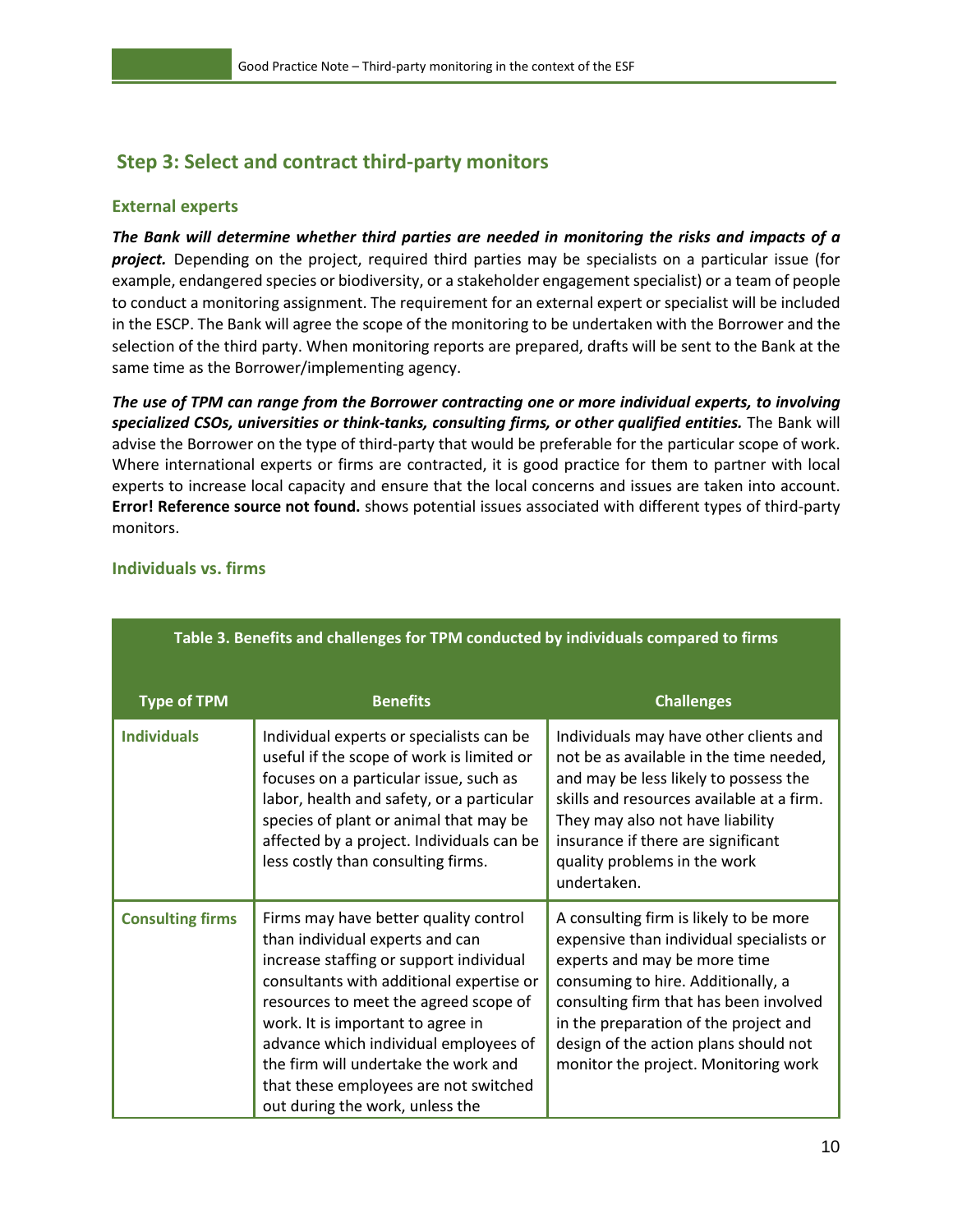| Table 3. Benefits and challenges for TPM conducted by individuals compared to firms |                                                                                                                                                                                                                                                                                                                                                                                            |                                                                                                                                                                                                                                                                                                                                                                                                                                                                                                                                                                                                                                                                                                                                                                                                                                                                                                                                                                    |  |
|-------------------------------------------------------------------------------------|--------------------------------------------------------------------------------------------------------------------------------------------------------------------------------------------------------------------------------------------------------------------------------------------------------------------------------------------------------------------------------------------|--------------------------------------------------------------------------------------------------------------------------------------------------------------------------------------------------------------------------------------------------------------------------------------------------------------------------------------------------------------------------------------------------------------------------------------------------------------------------------------------------------------------------------------------------------------------------------------------------------------------------------------------------------------------------------------------------------------------------------------------------------------------------------------------------------------------------------------------------------------------------------------------------------------------------------------------------------------------|--|
| <b>Type of TPM</b>                                                                  | <b>Benefits</b>                                                                                                                                                                                                                                                                                                                                                                            | <b>Challenges</b>                                                                                                                                                                                                                                                                                                                                                                                                                                                                                                                                                                                                                                                                                                                                                                                                                                                                                                                                                  |  |
|                                                                                     | substitutes have comparable expertise<br>and seniority and have submitted their<br>CVs for approval. A consulting firm<br>may provide a broader perspective and<br>be more flexible to meet the project's<br>timing needs.                                                                                                                                                                 | that they helped to develop<br>constitutes a conflict of interest.                                                                                                                                                                                                                                                                                                                                                                                                                                                                                                                                                                                                                                                                                                                                                                                                                                                                                                 |  |
| <b>Academics and</b><br>think tanks                                                 | If information and advice on a specific<br>methodology or topic is needed, some<br>academics or think tanks can be<br>contracted to undertake a limited<br>scope of work. An example would be<br>hiring an energy efficiency think tank to<br>monitor the implementation of a<br>greenhouse gas accounting<br>methodology and make<br>recommendations for improvement.                     | Academics and think tanks may act as<br>individuals or consulting firms, but<br>they may not have the breadth of<br>knowledge necessary for the entire<br>scope of work to be undertaken. With<br>this type of contractor, it is very<br>important to understand their<br>experience with the application of the<br>issues in the TORs at the project level,<br>and not just at the theoretical level.<br>Some academics or think tanks may<br>have staked out certain positions on<br>issues related to the project in<br>presentations or publications. These<br>views may need to be understood to<br>ensure there is no perceived bias on<br>project-relevant issues. It is also<br>important to determine whether they<br>may have an obligation or intent to<br>publish in relation to their work on the<br>project, and to take any appropriate<br>measures to protect confidentiality<br>and provide neutrality in the<br>monitoring, if that is the case. |  |
| <b>CSO<sub>s</sub></b>                                                              | Some CSOs may be well equipped for<br>TPM and may include experts on<br>specific issues. It is particularly<br>important to review the CVs of the CSO<br>members that would undertake the<br>work to make sure they have the skills<br>and experience necessary. In some<br>cases, CSOs are well placed to<br>participate in monitoring activities and<br>have the education and expertise | Some CSOs may not be able to agree to<br>confidentiality agreements and, similar<br>to the point made above, may have an<br>obligation or intent to publish in<br>relation to their work on the project.<br>Therefore, it is important to<br>understand any limitations regarding<br>confidentiality if the scope of work<br>includes confidential information (for<br>example, worker health and safety                                                                                                                                                                                                                                                                                                                                                                                                                                                                                                                                                           |  |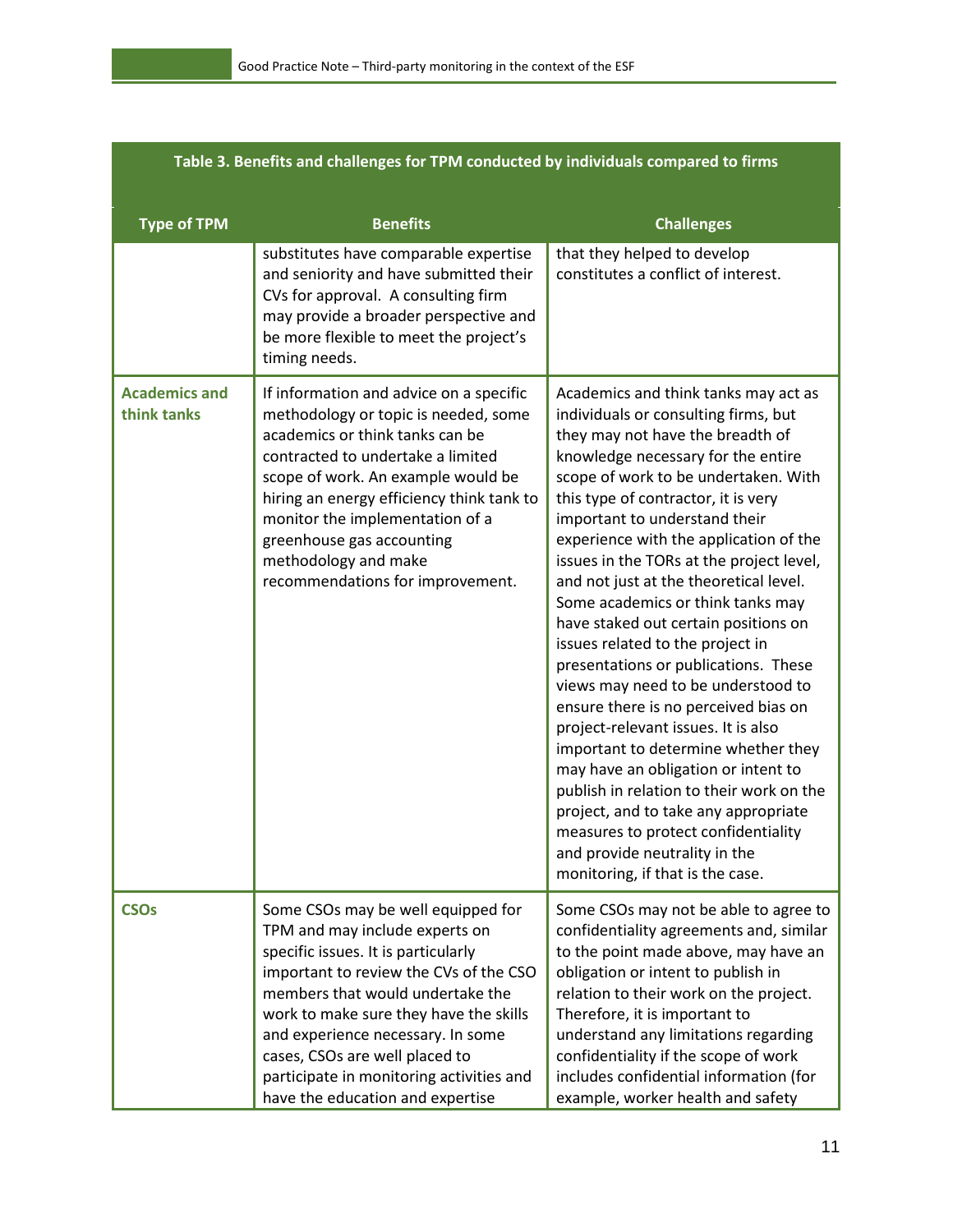| rable 5. Defierts and challenges for Trivi conducted by individuals compared to minis |                                                                                                                                                                                                                                                                                                                                                                                                                                                                                                                                                                                                                                                                                                                                                                                                                                            |                                                                                                                                                                                                                                                                                                                                                                                                                                                                                                                                                                                                                                                                                                                                                                                                                                                                                                                                                                                             |  |
|---------------------------------------------------------------------------------------|--------------------------------------------------------------------------------------------------------------------------------------------------------------------------------------------------------------------------------------------------------------------------------------------------------------------------------------------------------------------------------------------------------------------------------------------------------------------------------------------------------------------------------------------------------------------------------------------------------------------------------------------------------------------------------------------------------------------------------------------------------------------------------------------------------------------------------------------|---------------------------------------------------------------------------------------------------------------------------------------------------------------------------------------------------------------------------------------------------------------------------------------------------------------------------------------------------------------------------------------------------------------------------------------------------------------------------------------------------------------------------------------------------------------------------------------------------------------------------------------------------------------------------------------------------------------------------------------------------------------------------------------------------------------------------------------------------------------------------------------------------------------------------------------------------------------------------------------------|--|
| <b>Type of TPM</b>                                                                    | <b>Benefits</b>                                                                                                                                                                                                                                                                                                                                                                                                                                                                                                                                                                                                                                                                                                                                                                                                                            | <b>Challenges</b>                                                                                                                                                                                                                                                                                                                                                                                                                                                                                                                                                                                                                                                                                                                                                                                                                                                                                                                                                                           |  |
|                                                                                       | necessary to make recommendations<br>in line with good international practice.                                                                                                                                                                                                                                                                                                                                                                                                                                                                                                                                                                                                                                                                                                                                                             | records). It is also important to<br>understand potential bias and funding<br>of the group to understand and<br>confirm the neutrality of their<br>approach to the scope of work. Some<br>CSOs are volunteers and it would be<br>important to understand how<br>timetables will be met, quality control<br>on reporting will be handled, and<br>transparency limitations.                                                                                                                                                                                                                                                                                                                                                                                                                                                                                                                                                                                                                   |  |
| <b>Community</b><br>monitoring                                                        | Community monitoring is different<br>from other types of monitoring<br>activities. Community members may be<br>affected stakeholders and have an<br>interest in the project outcomes. They<br>are often volunteers and may have a<br>variety of skills and expertise. The<br>community playing a part in<br>monitoring, for example, grievances, or<br>the implementation of the stakeholder<br>engagement plan, can be a tool to<br>improve performance of these plans<br>and programs, and the knowledge<br>about the community and the groups<br>within it are normally far better than<br>that of a consulting firm or an<br>individual expert. The ability of<br>community monitoring to be effective<br>can depend largely on the individual<br>contact points managing the scope of<br>work, and the capacity building<br>provided. | Community monitoring may not have<br>the same accountability as a<br>contractual relationship with an<br>individual expert or specialist, and<br>therefore it may be more challenging<br>to meet timing requirements and<br>quality control. Sometimes the benefit<br>of community monitoring goes to the<br>community as a whole. This may mean<br>that individuals working on the<br>monitoring may change without much<br>notice, and that enough capacity<br>building needs to be included in the<br>scope of work to enable the<br>community members to understand<br>what needs to be done, and that new<br>people coming in the middle of the<br>work can be trained. A local<br>community may not have the<br>knowledge needed about international<br>good practice, or the specific expertise<br>needed. Because more input is often<br>needed by the contracting party, this is<br>not as independent a perspective on<br>project implementation as some of the<br>other formats. |  |

#### **Table 3. Benefits and challenges for TPM conducted by individuals compared to firms**

## <span id="page-15-0"></span>**Independence from project preparation**

*To be effective in supporting monitoring and implementation of Bank-financed projects, third parties should be independent from project preparation* (including from the Bank, the Borrower, or the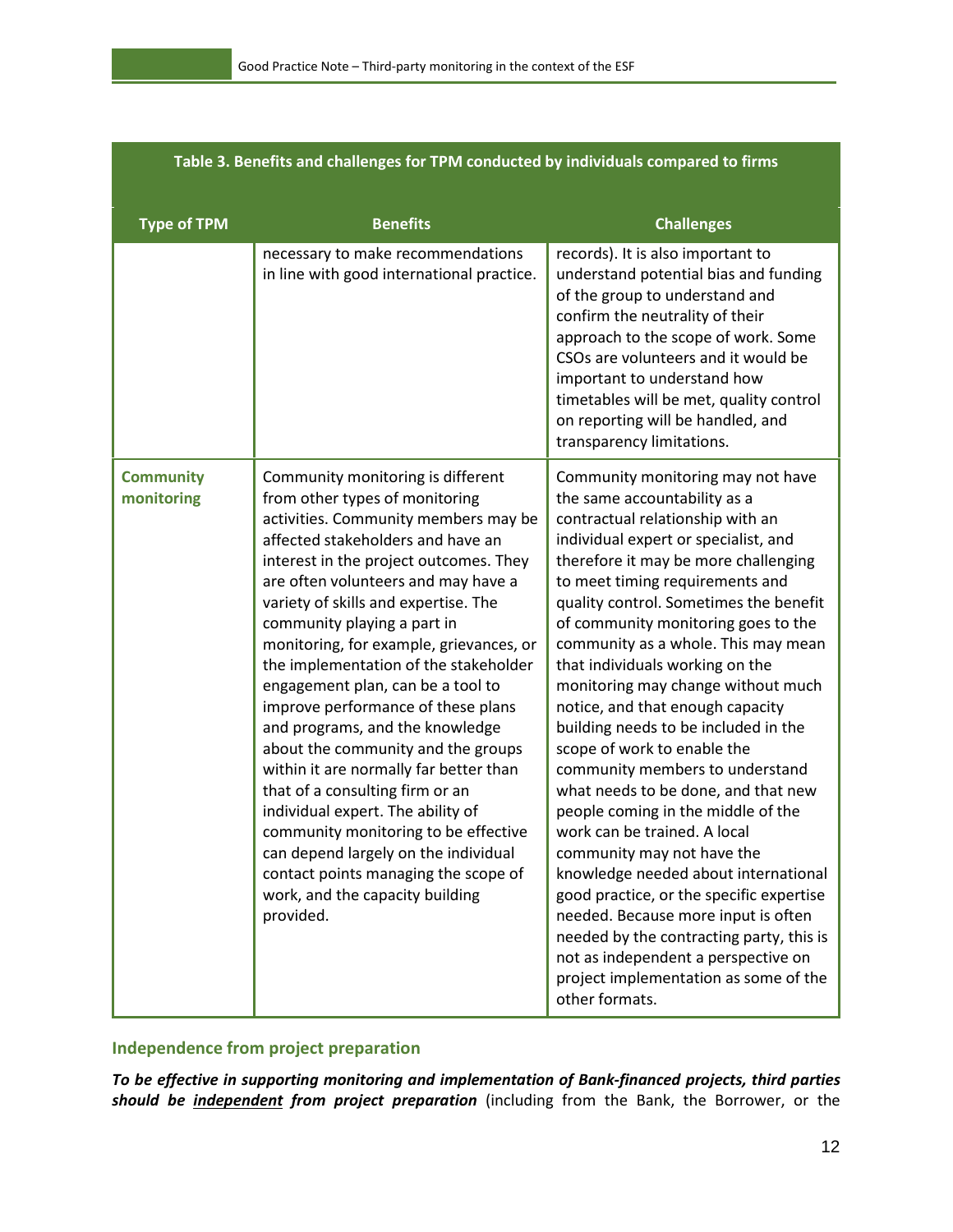implementing agency and its contractors) and should not have had a previous role in the project (with the exception of a previous monitoring role). Their status should be reviewed to avoid conflicts of interest, and they should maintain objectivity throughout the process, so that findings and conclusions are based on evidence. Third-party monitors should also be *ethical*, reflecting integrity, confidentiality, trust, and discretion. They should be *fair*, truthful, and accurate in reporting. Monitors should also be *competent*, with the expertise and experience necessary to ensure due professional care in the conduct of work undertaken. For high risk or contentious projects, the Bank may require the Borrower to engage one or more *internationally recognized* independent experts to provide advice and oversight to the project.

#### **Box 3. Using civil society organizations to monitor projects in conflict-affected provinces of the Philippines**

"Under the Philippines Mindanao Reconstruction and Development Project, communities in conflict-affected areas, internally displaced persons, and rebel returnees decide on, plan, and implement subprojects in order to restore their access to basic services. The subprojects are scattered over remote and conflicted areas where World Bank staff cannot travel. Therefore, the project is working with two CSOs to monitor project components that cannot otherwise be monitored by the Bank. The CSOs' local knowledge (including local languages) makes monitoring possible."

*Source*: "How-to-Notes: Participatory and Third-Party Monitoring in World Bank Financed Projects: What Can Non-State Actors Do?" World Bank Social Development Department, 2013.

#### <span id="page-16-0"></span>**Independence of third parties**

*Third parties that are hired by the Borrower are not completely independent, as they are managed by the contracting party and paid by them.* It is important that their reporting line be such that they are able to raise concerns and make recommendations without interference, and that these views can then be discussed with the Bank and the Borrower. The TORs for the work and the CVs of experts must be satisfactory to the Bank and the Bank should be aware of any conflicts of interest prior to agreeing for the work to proceed. The Bank should receive the draft TPM report no later than when it is received by the contracting agency and dual accountability of the TPM providers can be established in the preparation and appraisal stages.

*It is only by identifying bias and ensuring strict separation of conflicts of interest that the TPM assignment can be credible to authorities or to stakeholders.* It is difficult for third parties to be completely independent, given the need for access to information and costs associated with the work, but efforts can be made to be as independent as possible<sup>[5](#page-16-1)</sup>. Third parties may need to actively build credibility through demonstrating trustworthiness in the quality of their work and engagement with various stakeholders<sup>[6](#page-16-2)</sup>.

<span id="page-16-1"></span> <sup>5</sup> ["How to Note: Participatory and Third Party Monitoring in World Bank Financed Projects: What Can](http://siteresources.worldbank.org/EXTSOCIALDEVELOPMENT/Resources/244362-1193949504055/4348035-1352736698664/8931746-1364579999657/HowToNotesParticipatory&TPM.pdf) Non-State Actors Do?" World Bank Social Development Department, 2013.

<span id="page-16-2"></span><sup>6</sup> ["Peru LNG: A focus on continuous improvement, Lessons of Experience."](http://www.ifc.org/wps/wcm/connect/4937c0804f612f0397f2ff0098cb14b9/IFC_LOE_PLNG.pdf?MOD=AJPERES) International Finance Corporation, Washington, [DC, March 2013.](http://www.ifc.org/wps/wcm/connect/4937c0804f612f0397f2ff0098cb14b9/IFC_LOE_PLNG.pdf?MOD=AJPERES)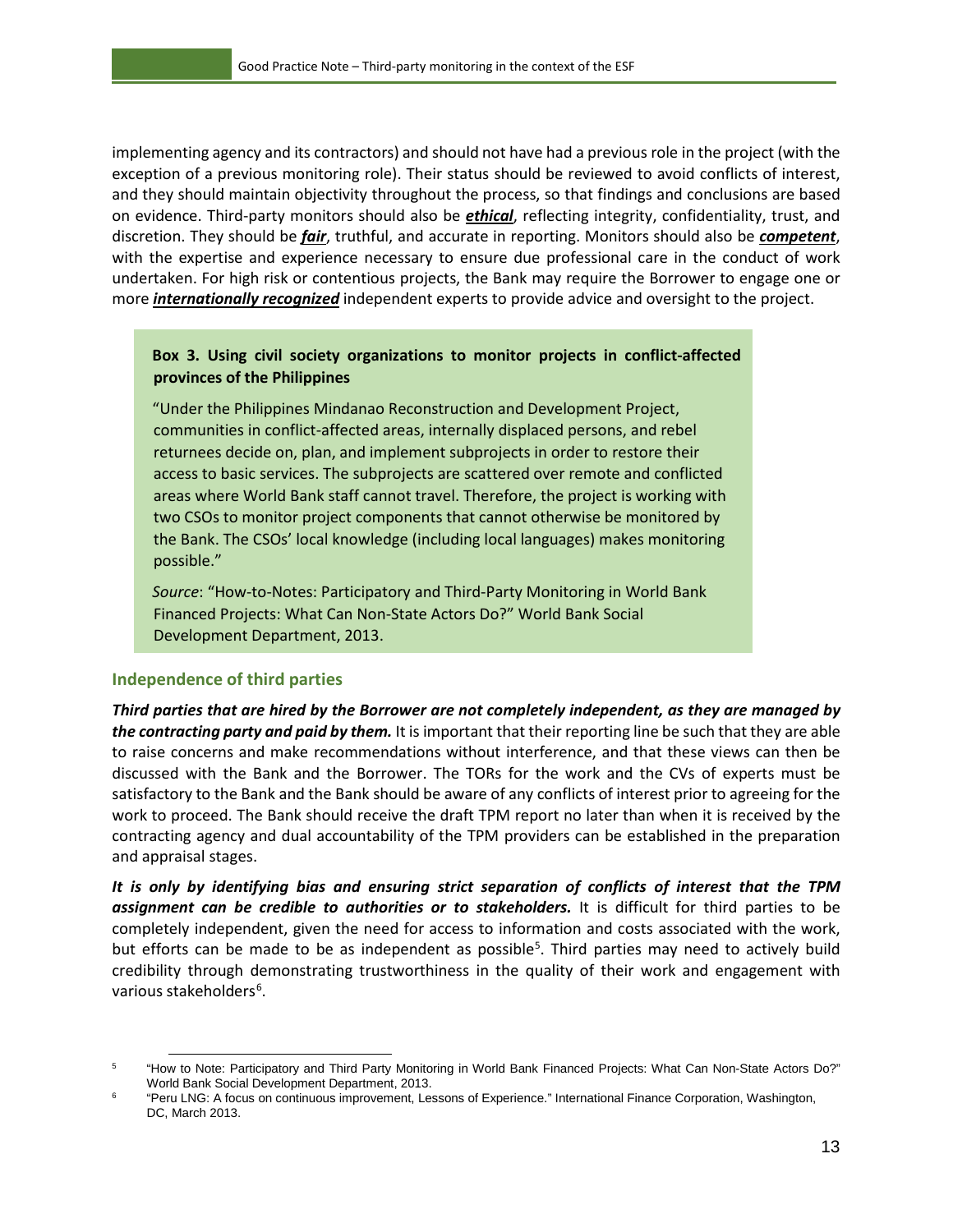#### <span id="page-17-0"></span>**Procurement**

*The World Bank's Procurement Regulations[7](#page-17-2) for IPF Borrowers clarify the various procurement options, and cover topics such as governance, procurement provisions, and acceptable methods for selection of services.* The regulations vary according to the specific factors including procurement risk and contract risk and other rules applicable to each specific project as outlined in the *Project Procurement Strategy for Development* and the *Project Procurement Plan*.

*The Bank's task team will support the Borrower in selecting the appropriate procurement approach.* **The** Borrower will consider the availability of key knowledge, language and expertise locally and internationally, as well as the complexity and magnitude of monitoring activities. The Borrower will make staff available to manage the call for proposals, selection processes, interfaces and monitoring contracts, following applicable World Bank procurement rules. It is good practice to link payments to outputs in the contract, so that some leverage is retained, and that full payment is not made until reports are of satisfactory quality.

#### <span id="page-17-1"></span>**Confidentiality**

*Contracting should include relevant requirements on personal data privacy and confidentiality, as appropriate, and in accordance with procurement requirements.* The Bank should bring the issue of confidentiality to the Borrower's attention if, in undertaking an assessment, the third party would have access to proprietary information. In such cases, the third party may need to sign a confidentiality agreement (for example, if they will have access to confidential information such as personnel records regarding labor, accident reports, and so forth).

*Some third parties, such as community-based organizations and CSOs, may have limitations on the type of confidentiality to which they can agree.* The Borrower will take confidentiality needs into account when selecting a third party as well as the sensitivity of the assignment. If confidentiality is required, and cannot be ensured by the potential TPM partner, the type of partner should be revisited. For example, a specialist contracted to monitor allegations of gender-based violence may have access to sensitive personal information that would be detrimental to the individual or group if it were not kept confidential. Similarly, individual amounts received under resettlement agreements would not be public and monitoring of labor issues may involve personnel information that is confidential. In certain circumstances, when confidentiality is a concern, monitoring may be best managed under contracts with individuals, firms, or institutions.

<span id="page-17-2"></span> <sup>7</sup> [https://policies.worldbank.org/sites/ppf3/PPFDocuments/Forms/DispPage.aspx?docid=7398246c-6904-4546-9313-](https://policies.worldbank.org/sites/ppf3/PPFDocuments/Forms/DispPage.aspx?docid=7398246c-6904-4546-9313-4dd7a8f93faa&ver=current) [4dd7a8f93faa&ver=current](https://policies.worldbank.org/sites/ppf3/PPFDocuments/Forms/DispPage.aspx?docid=7398246c-6904-4546-9313-4dd7a8f93faa&ver=current)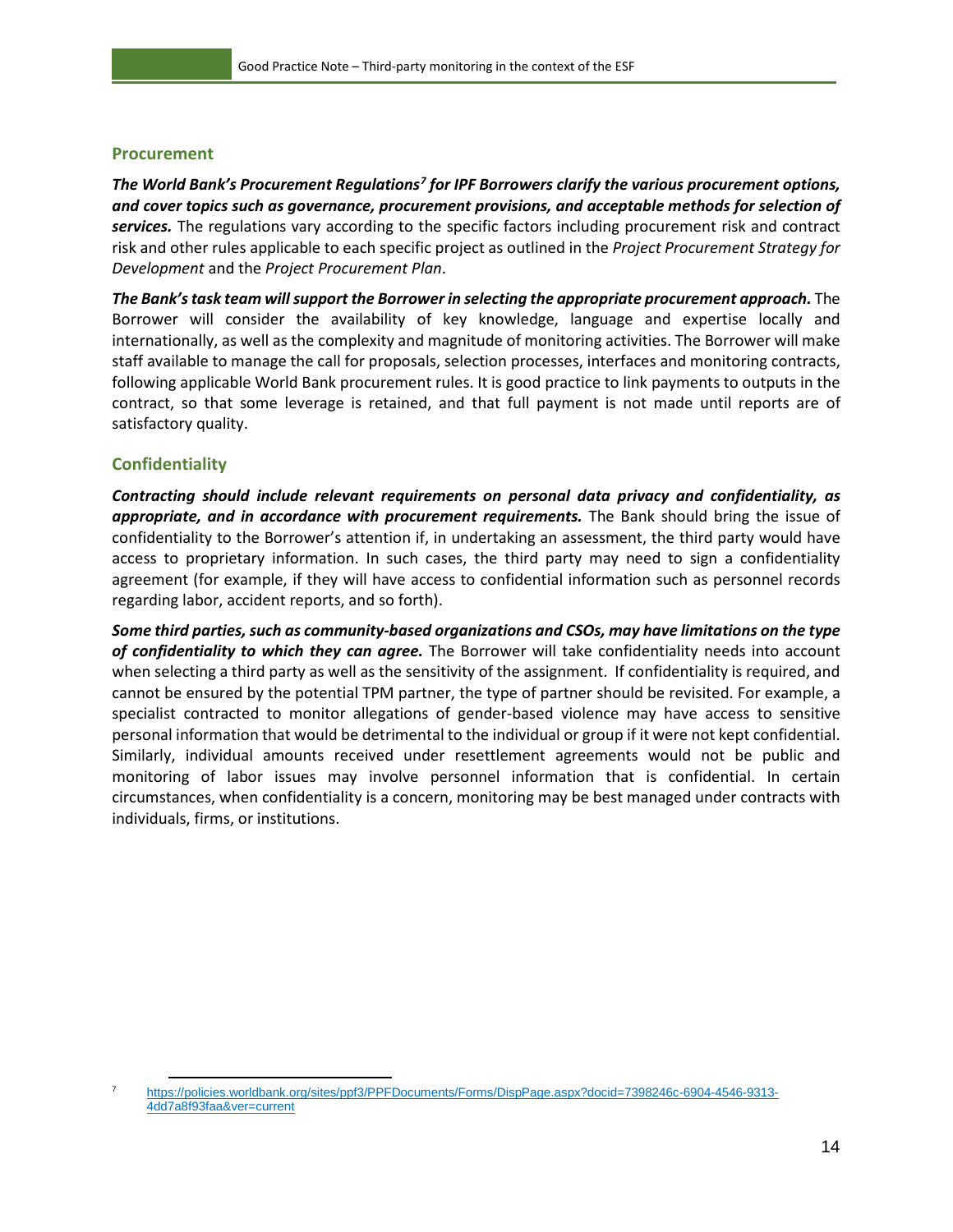# <span id="page-18-0"></span>**Step 4: Manage the TPM program**

#### <span id="page-18-1"></span>**Effective management**

For effective management of the TPM, the Bank task team should help the Borrower to:

- a. *Mobilize Borrower management support for TPM and provide a TPM point of contact.* Management support is important to enable timely transmittal of information, access to project sites, logistical support in setting up site visits, and circulation of findings and recommendations to relevant levels of the organization.
- b. *Review draft monitoring reports* in a timely fashion to ensure there are no factual errors and share drafts with the World Bank's task team.
- c. *Discuss recommended measures* or propose alternative solutions to address concerns raised.
- d. *Provide a plan of action to implement recommendations* in a timely and cost-effective manner to show progress until the issue/action is resolved. Propose updates to the ESCP or other action plans with the changes agreed.
- e. *Disclose updates to the ESCP that are relevant to TPM*, particularly if any stakeholders are affected by the changes.
- f. *Update internal monitoring plans to include any changes agreed* and include in future reporting to internal management and World Bank as applicable.
- g. *Ensure final report is shared* with relevant agencies and stakeholders, as applicable.

#### <span id="page-18-2"></span>**Changing commitments**

*When a third party makes a recommendation that would require changing existing commitments between the Borrower and the Bank, these changes need to be agreed between the Borrower and the*  **Bank.** For example, issues may be raised during monitoring or by events, such as accidents or incidents, that require additional actions or monitoring. If changes need to be made, the World Bank environmental or social specialists and legal counsel assigned to the project should be involved in the discussion.

#### <span id="page-18-3"></span>**Frequency of monitoring**

*If there are incidents during implementation that increase the risk of the project, the frequency of monitoring may also be increased or additional capacity in expertise may need to be adjusted.* For example, a high rate of occupational safety accidents during project implementation may require a health and safety expert to assess the accidents and develop an appropriate action plan and monitor its implementation.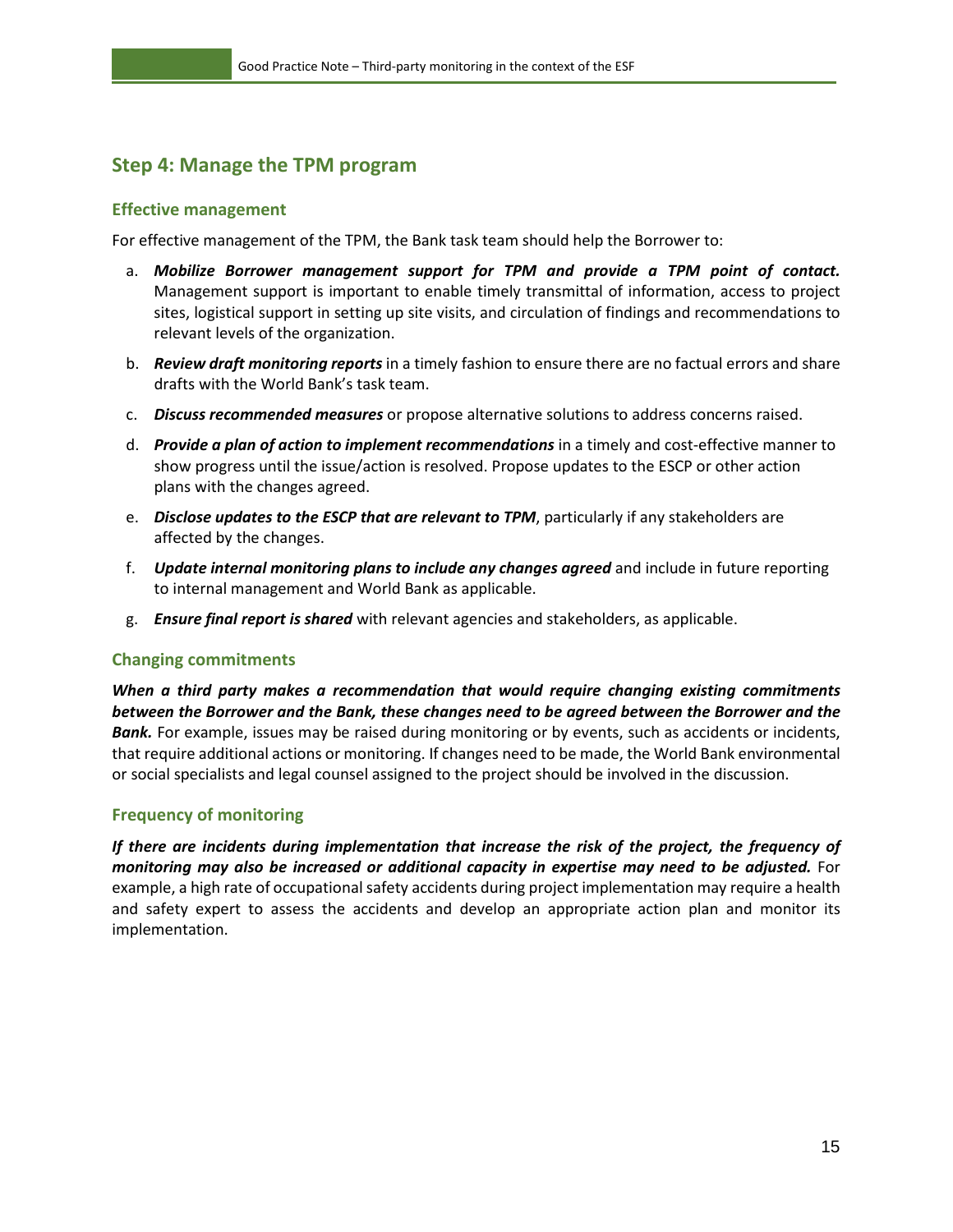# <span id="page-19-0"></span>**Step 5: Reporting and transparency**

#### <span id="page-19-1"></span>**Documenting findings and results**

*TPM results are documented and recorded, along with the evidence that supports the findings and results of the activities.* Recommendations are made, where appropriate, to propose updates to commitments or actions, including increasing or decreasing the level of monitoring, where appropriate (for example, more intensive monitoring may be needed at certain phases of project implementation, such as during construction).

#### <span id="page-19-2"></span>**Transparency and confidentiality**

*The Borrower is responsible for transparency with regard to project information. In addition, the Bank*  has its own disclosure of information requirements for projects. The TPM TORs should be explicit about these roles and responsibilities. The third-party monitor will provide reporting on the assignment directly to the Borrower and the Bank, and will not disclose information beyond those parties unless the contract specifically requires it. Transparency and confidentiality requirements should be specified in the contract. The Bank should discuss with the Borrower the benefits of increased transparency and the need to provide information to stakeholders, in accordance with ESS10 and the publicly disclosed Stakeholder Engagement Plan for the project.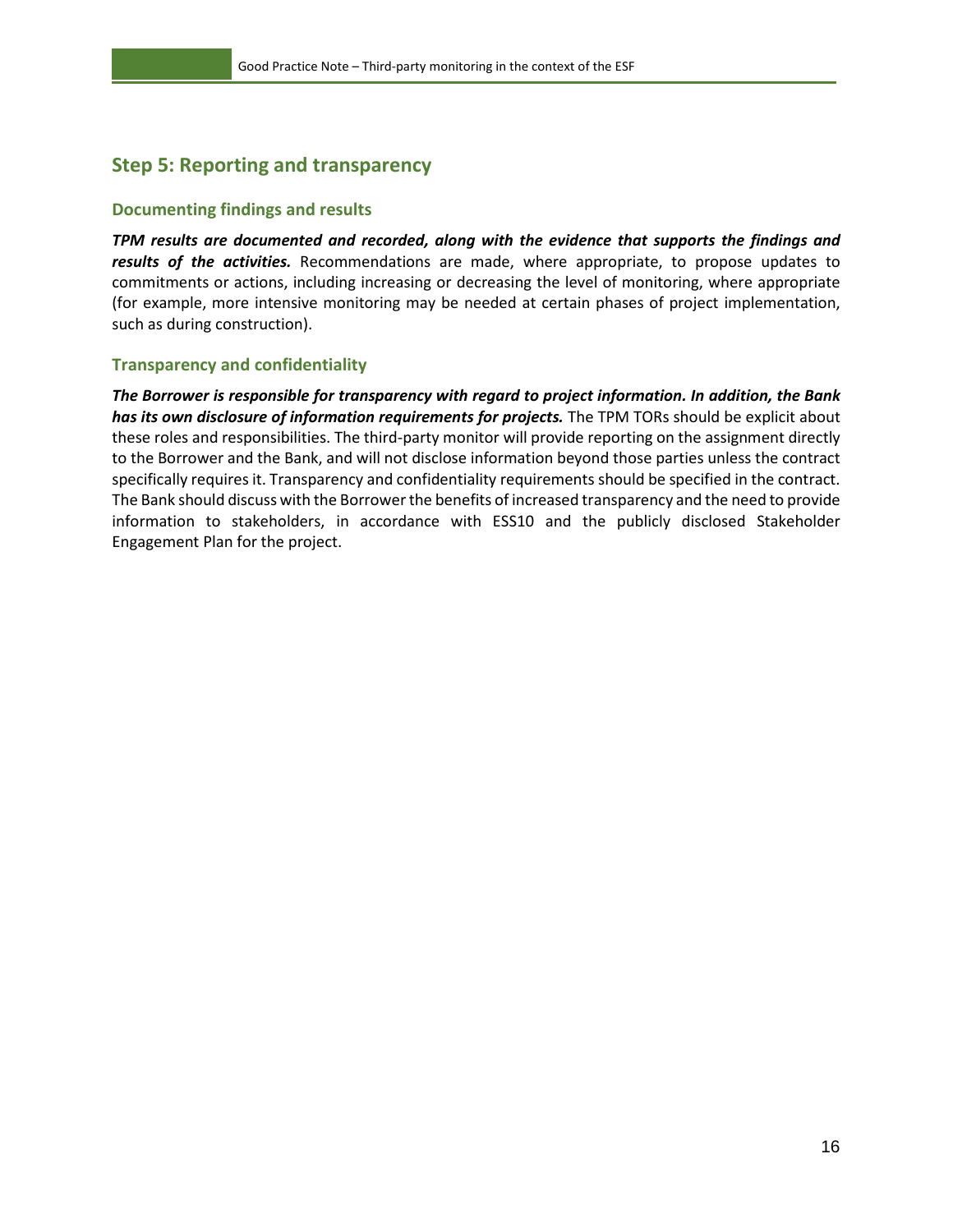## <span id="page-20-0"></span>**Bank's TPM activities**

*According to ongoing work carried out by the FCV Group, as of 2018, the Bank has elicited 16 contracts (active and closed) for TPM in seven FCV-affected countries (Afghanistan, Cameroon, Iraq, Pakistan, Somalia, South Sudan, and Yemen) totaling US\$51.5 million.* These contracts had different objectives that fell into three categories: to (a) perform fiduciary oversight; (b) control infrastructure quality; and (iii) monitor social and environmental risks, especially gender-based violence. In these cases, the contract is with the Bank and the duty of care is to the Bank.

#### **Box 4: TPM in an active conflict zone**

The CEMAC Trade and Transport Facilitation project is a US\$655 million regional operation focused on improving transport conditions along the Douala-N'Djamena and Douala-Bangui corridors. Since early 2015, North Cameroon—the country's poorest region—has been an active conflict zone. In two-and-a-half years, Boko Haram has killed at least 1,300 civilians and 120 soldiers and abducted an estimated 1,000 people. Rehabilitation works on the 205 kilometer critical road, Mora-Dabanga-Kousseri, by two Chinese contractors were suspended in 2014 and terminated in 2016 after the kidnapping of Chinese workers by Boko Haram.

The Government proposed that the works be finalized by the Army Corps of Engineers—a highcapacity military entity, under a results-based approach. The Bank accepted, and the restructuring was approved by the Bank Board in February 2017. A specific risk management framework was developed. The social risk is very high due the presence of vulnerable populations and allegations of human rights violations by the Cameroon military. A TPM combining an experienced road engineering firm (Louis Berger) with a local nongovernmental organization (Public Concern) was recruited to supervise the project, since the Bank team generally cannot travel on-site. The TPM is a critical risk mitigation measure, which brought specific important skills to help the Bank supervise the project:

- Good knowledge of the road sector and of the fiduciary dimensions associated with the proposed innovative results-based force account scheme
- Ability to closely monitor the high social risks (for example, possible abuses by the Cameroon military), through an active engagement with local communities
- Deep understanding of Cameroon's complicated political economy and ability to connect and pass messages to both Cameroonian civilian and military entities
- Proven ability to operate in conflict situations and extensive experience in establishing the right security arrangements for staff and subcontractors
- Knowledge of Bank operational policies and reporting requirements

The TPM has been operational since July 2017 and has since been providing detailed monthly reports to the Bank on progress, community perception and security.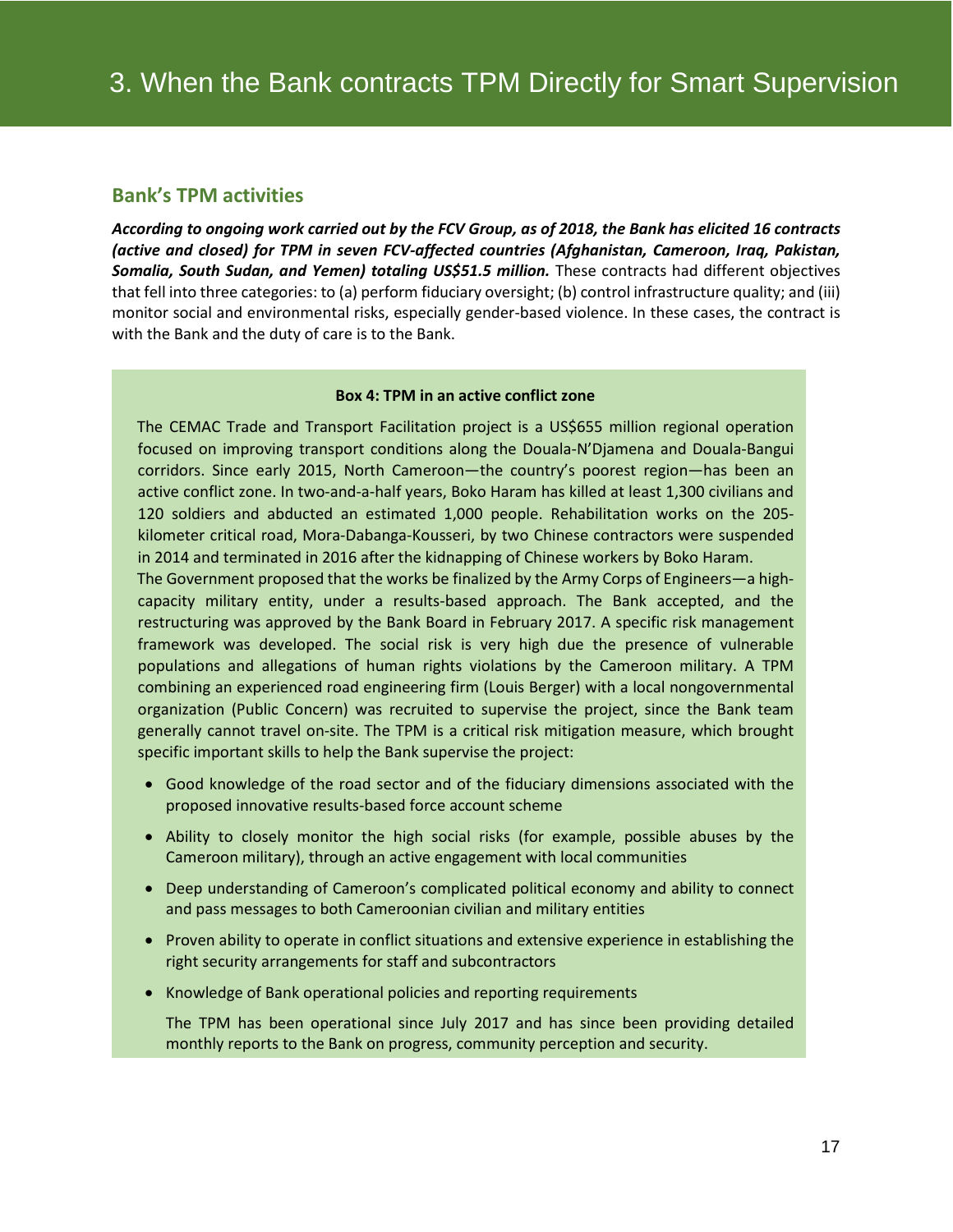*It is important to note that TPM contracted directly by the Bank is different from the requirement for a Borrower to use TPM to complement or verify its monitoring activities under the ESF. When the Bank choses to engage TPM directly, the purpose is to complement the Bank's ability to monitor projects in situations where the project may* be difficult to access and enable it to carry out its supervision duties.

This may be useful in situations of FCV or where access to a project area is limited for other reasons (see Box 4 for an example). In such situations, TPM enables Bank teams to have "eyes and ears on the ground," for example, during active conflict, and reengage quickly in post-conflict settings where access to Bank staff remains highly constrained.<sup>[8](#page-21-2)</sup> Box 5 describes TPM of a project where security challenges were combined with limited Borrower capacity for fiduciary oversight.

## <span id="page-21-0"></span>**Capacity or specific skills required**

*The Bank may also choose to contract TPM where Borrower capacity to implement and monitor is limited or where a very specific skill set is needed that the Bank cannot provide.* Box 5 provides an example of TPM where the International Labour Organisation (ILO) was engaged to conduct TPM in relation to child labor on a Memorandum of Understanding basis.

#### **Box 5. TPM by ILO in Uzbekistan, 2015-2016**

Following allegations of child labor and forced labor related to cotton production in Uzbekistan in 2013, and links to World Bank projects, the World Bank partnered with the International Labour Organisation (ILO) to conduct Third-Party Monitoring (TPM).

The ILO monitored sites associated with four World Bank projects (Improving Pre-Primary and General Secondary Education Project (GPE), Second Phase of the Rural Enterprise Support Project (RESP II, including RESP II Additional Financing), Horticulture Development Project (HDP), and South Karakalpakstan Water Resource Improvement Project (SKWRIP)).

The monitoring included visits to over 350 sites connected to the projects (approximately 6% of project sites). The work was part of a Memorandum of Understanding (2014) and was undertaken in 2015 and 2016. The study methodology and scope, as well as the outcomes and progress made, are presented in the published report:

http://www.ilo.org/wcmsp5/groups/public/---ed\_norm/-- ipec/documents/publication/wcms\_543130.pdf

# <span id="page-21-1"></span>**Coordination**

 $\ddot{\phantom{a}}$ 

*When the Bank engages TPM directly, the task team should clarify what other agencies and organizations are doing in the project area to explore where partnerships may be an efficient way to monitor specific issues.* It is important to work with the Borrower to ensure the third-party monitor has access to all relevant information and access to project-related sites and activities in order to undertake a successful monitoring role.

<span id="page-21-2"></span>Third-party monitoring in situations of fragility, violence, and conflict is discussed in detail in FCV Group (forthcoming).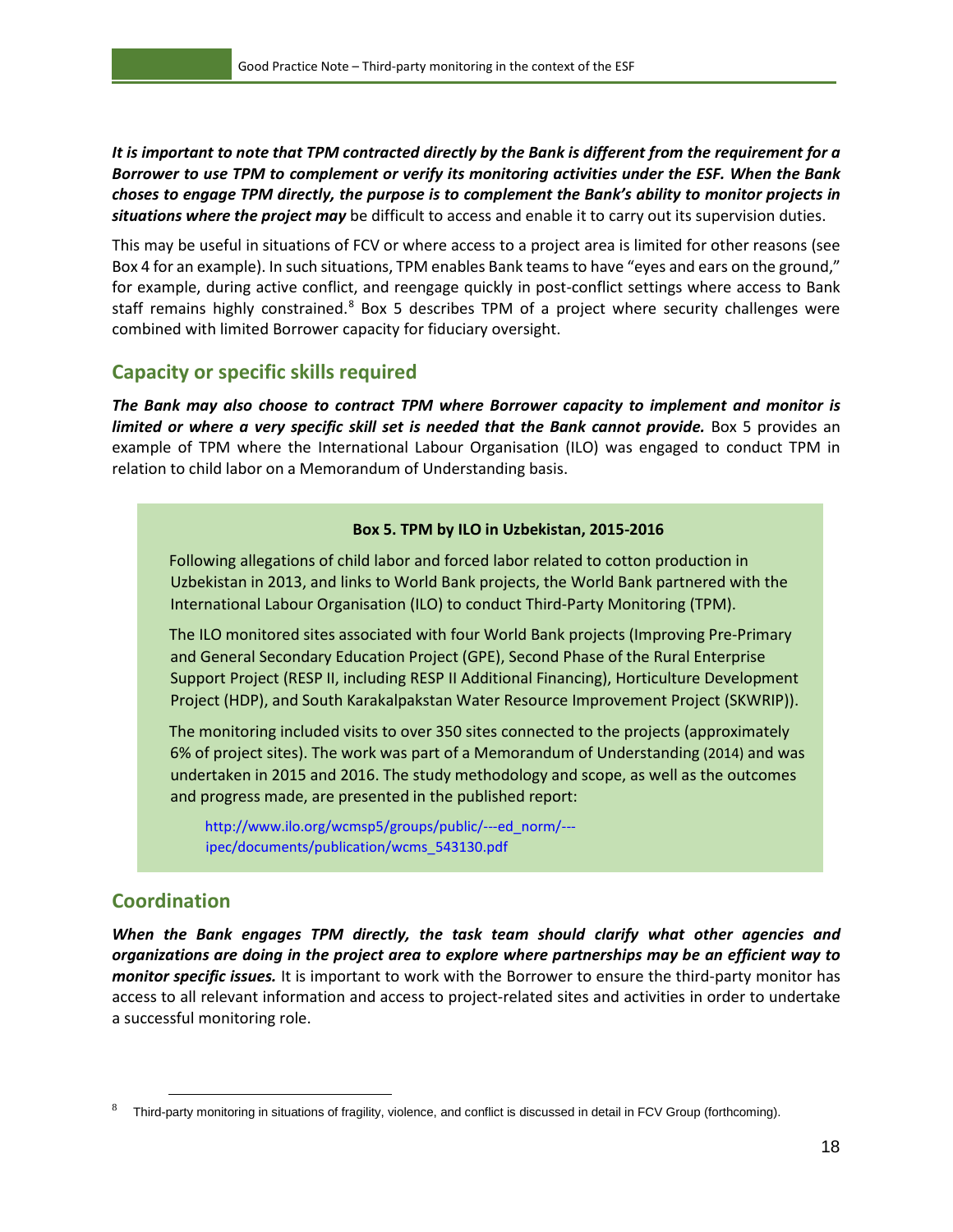## <span id="page-22-0"></span>**Funding when TPM is on behalf of the Bank**

*When TPM is conducted on behalf of the Bank, funding for the TPM cannot come from project funds, but must be sourced through grant financing or other sources.* In FCV contexts, the cost of TPM supervision, where the Bank has restricted access, are extremely high and average over US\$2 million per contract. The amount of time taken to structure, implement, and monitor the TPM is also resourceintensive.

#### **Box 6: TPM of the Afghanistan Reconstruction Trust Fund (ARTF)**

"The World Bank contracted International Relief and Development (IRD), a U.S. CSO, to provide third-party monitoring of the Afghanistan Reconstruction Trust Fund (ARTF). Given the security challenges and widespread corruption in Afghanistan, the Bank wanted a monitoring mechanism that would reliably report on the construction of village-level infrastructure in areas that were difficult to visit. IRD field engineers are outfitted with smart phones with data collection applications (apps) developed by IRD for each type of ARTF project, such as buildings, roads, bridges, and canals. The individual project survey apps also include social and environmental questions.

The apps also allow the field engineer to record observations, interviews, and information about the project, which can later be translated as necessary. At the site, the field engineer uses the smart phone and application to collect required data as well as take georeferenced photos.

When finished, the data is transferred via a cellular data network or the Internet to an online data processing system; there it is checked for accuracy and completeness before uploaded into the ARTF database.

The online project catalogue contains supporting documents such as inspection reports, drawings, photos, and so on. This provides a comprehensive database of project implementation and performance."

*Source*: "How-to-Notes: Participatory and Third-party Monitoring in World Bank Financed Projects: What Can Non-State Actors Do?" World Bank Social Development Department, 2013.

*Lastly, it is important to note that TPM contracted for the purpose of enhancing the Borrower's capacity to monitor safeguards compliance or generate monitoring and evaluation data does not substitute for Bank supervision.*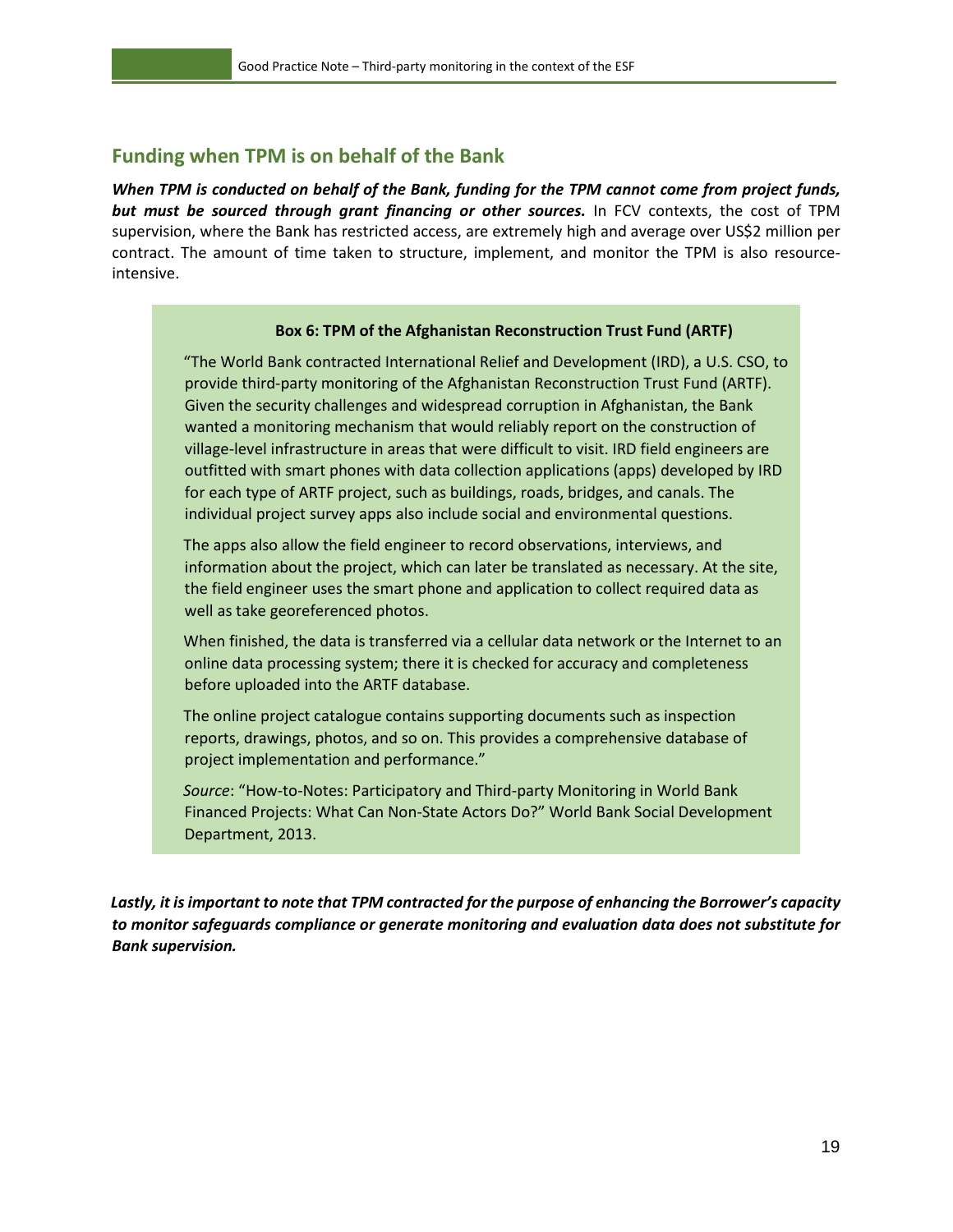# ANNEX 1: Resources

["CDD Toolkit, Governance and Accountability Dimensions, Monitoring and Feedback,](http://siteresources.worldbank.org/EXTCDD/Resources/430160-1398173497625/9544668-1398174764462/9544939-1398715866838/Sec1_Mod1_4_Community_Monitoring_Learning.pdf)" World Bank, Washington, DC.

- ["CDD Toolkit, Governance and Accountability Dimensions, External level tools,](http://siteresources.worldbank.org/EXTCDD/Resources/430160-1398173497625/9544668-1398177569436/Sec3_Full_Section_External_Level_Tools.pdf)" (including third-parties), World Bank, Washington, DC.
- ["Combining Quantitative and Qualitative Methods for Program Monitoring and Evaluation,](http://siteresources.worldbank.org/INTPOVERTY/Resources/335642-1276521901256/premnoteME9.pdf)" PREM Notes, Number 9, World Bank, Washington, DC, 2009.
- ["External monitoring of the Chad-Cameroon pipeline projects,](http://www.ifc.org/wps/wcm/connect/topics_ext_content/ifc_external_corporate_site/sustainability-at-ifc/publications/publications_loe_chadcameroon__wci__1319579582557)" International Finance Corporation, Washington, DC, September 2006.
- FCV Group. Forthcoming. "Approaches to Smart Supervision in Insecure Environments: Third Party Monitoring and Beyond." Draft Operational Note. World Bank, Washington, DC.
- [Handbook on Planning, Monitoring and Evaluating for Development Results,](http://www.undp.org/evaluation/handbook/) United Nations Development Programme, United Nations, 2011.
- ["How to Build M&E Systems to Support Better Government,](http://web.worldbank.org/WBSITE/EXTERNAL/EXTOED/EXTEVACAPDEV/0,,contentMDK:22294993%7EmenuPK:4585748%7EpagePK:64829573%7EpiPK:64829550%7EtheSitePK:4585673,00.html)" Report, Independent Evaluation Group, World Bank, Washington, DC, 2007.
- ["How-to-Notes: Participatory and Third Party Monitoring in World Bank Financed Projects: What Can Non-](http://siteresources.worldbank.org/EXTSOCIALDEVELOPMENT/Resources/244362-1193949504055/4348035-1352736698664/8931746-1364579999657/HowToNotesParticipatory&TPM.pdf)[State Actors Do?" World Bank Social Development Department,](http://siteresources.worldbank.org/EXTSOCIALDEVELOPMENT/Resources/244362-1193949504055/4348035-1352736698664/8931746-1364579999657/HowToNotesParticipatory&TPM.pdf) World Bank, Washington, DC, 2013.

["Independent Evaluation: Principles, Guidelines And Good Practice,"](http://siteresources.worldbank.org/INTDGF/Resources/Evaluation&LearningNote.pdf) World Bank, Washington, DC, 2003.

- International Labour Organization. 2016. "Third-party monitoring of measures against child labour and forced labour during the 2016 cotton harvest in Uzbekistan." International Labour Organization, Geneva. [http://www.ilo.org/wcmsp5/groups/public/---ed\\_norm/--](http://www.ilo.org/wcmsp5/groups/public/---ed_norm/---ipec/documents/publication/wcms_543130.pdf) [ipec/documents/publication/wcms\\_543130.pdf.](http://www.ilo.org/wcmsp5/groups/public/---ed_norm/---ipec/documents/publication/wcms_543130.pdf)
- ["Peru LNG: A focus on continuous improvement, Lessons of Experience,](http://www.ifc.org/wps/wcm/connect/4937c0804f612f0397f2ff0098cb14b9/IFC_LOE_PLNG.pdf?MOD=AJPERES) International Finance Corporation, Washington, DC, March 2013.
- "Strategic framework for mainstreaming citizen engagement in World Bank Group operations: engaging with citizens for improved results." English. Working Paper, Number 92957. World Bank, Washington, DC, 2014. [http://documents.worldbank.org/curated/en/266371468124780089/Strategic-framework](http://documents.worldbank.org/curated/en/266371468124780089/Strategic-framework-for-mainstreaming-citizen-engagement-in-World-Bank-Group-operations-engaging-with-citizens-for-improved-results)[for-mainstreaming-citizen-engagement-in-World-Bank-Group-operations-engaging-with-citizens-for](http://documents.worldbank.org/curated/en/266371468124780089/Strategic-framework-for-mainstreaming-citizen-engagement-in-World-Bank-Group-operations-engaging-with-citizens-for-improved-results)[improved-results.](http://documents.worldbank.org/curated/en/266371468124780089/Strategic-framework-for-mainstreaming-citizen-engagement-in-World-Bank-Group-operations-engaging-with-citizens-for-improved-results)
- ["Ten Steps to a Results-Based Monitoring and Evaluation System,](http://documents.worldbank.org/curated/en/638011468766181874/pdf/296720PAPER0100steps.pdf)" World Bank, Washington, DC, 2004.
- "Terms of Reference for [Third Party Monitoring of the Chad Cameroon Pipeline,](http://web.worldbank.org/archive/website01210/WEB/IMAGES/ECMG_TOR.PDF)" World Bank, 2000.
- ["The Baku-Tbilisi-Ceyhan \(BTC\) pipeline project, Lessons of Experience,](http://www.ifc.org/wps/wcm/connect/d01d2180488556f0bb0cfb6a6515bb18/BTC_LOE_Final.pdf?MOD=AJPERES&CACHEID=d01d2180488556f0bb0cfb6a6515bb18)" International Finance Corporation, Washington, DC, 2006.
- ["Third party monitoring guidelines,](http://documents.wfp.org/stellent/groups/public/documents/reports/wfp270041.pdf)" World Food Programme, Rome, 2014.
- ["Third Party Monitoring Programme for the Afghanistan Reconstruction Trust Fund: A Review,](http://www.artf.af/images/uploads/ARTF_Supervisory_Agent_Review_FINAL_March_2014.pdf)" World Bank, 2014.

[http://www.artf.af/images/uploads/ARTF\\_Supervisory\\_Agent\\_Review\\_FINAL\\_March\\_2014.pdf.](http://www.artf.af/images/uploads/ARTF_Supervisory_Agent_Review_FINAL_March_2014.pdf)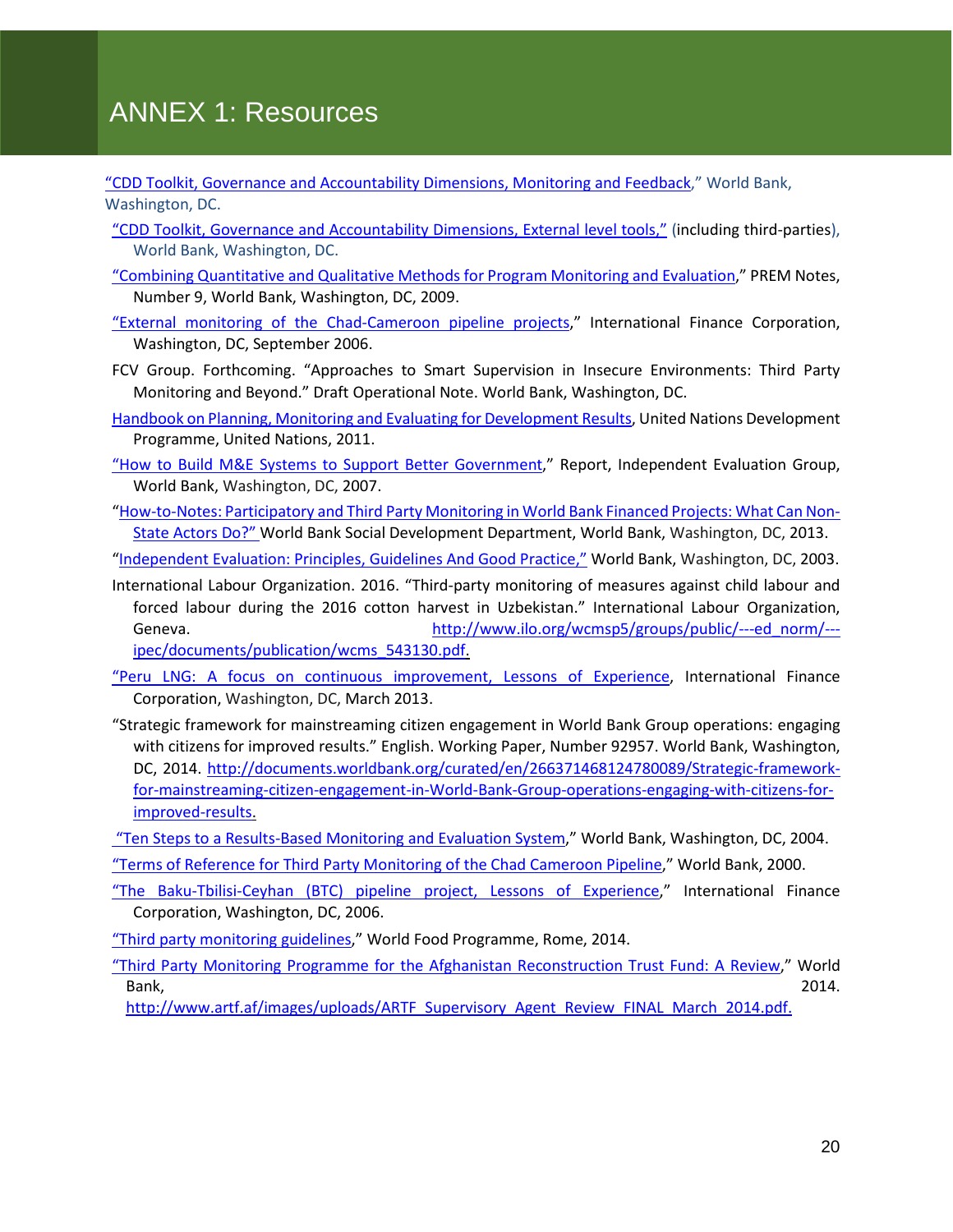**Note: Links accurate as of May 2018[9](#page-24-0)**

 $\overline{a}$ 

<span id="page-24-0"></span><sup>&</sup>lt;sup>9</sup> There are many resources that may be useful in addressing the application of the ESF. The list of resources here is not exhaustive and do not necessarily represent the views of the World Bank.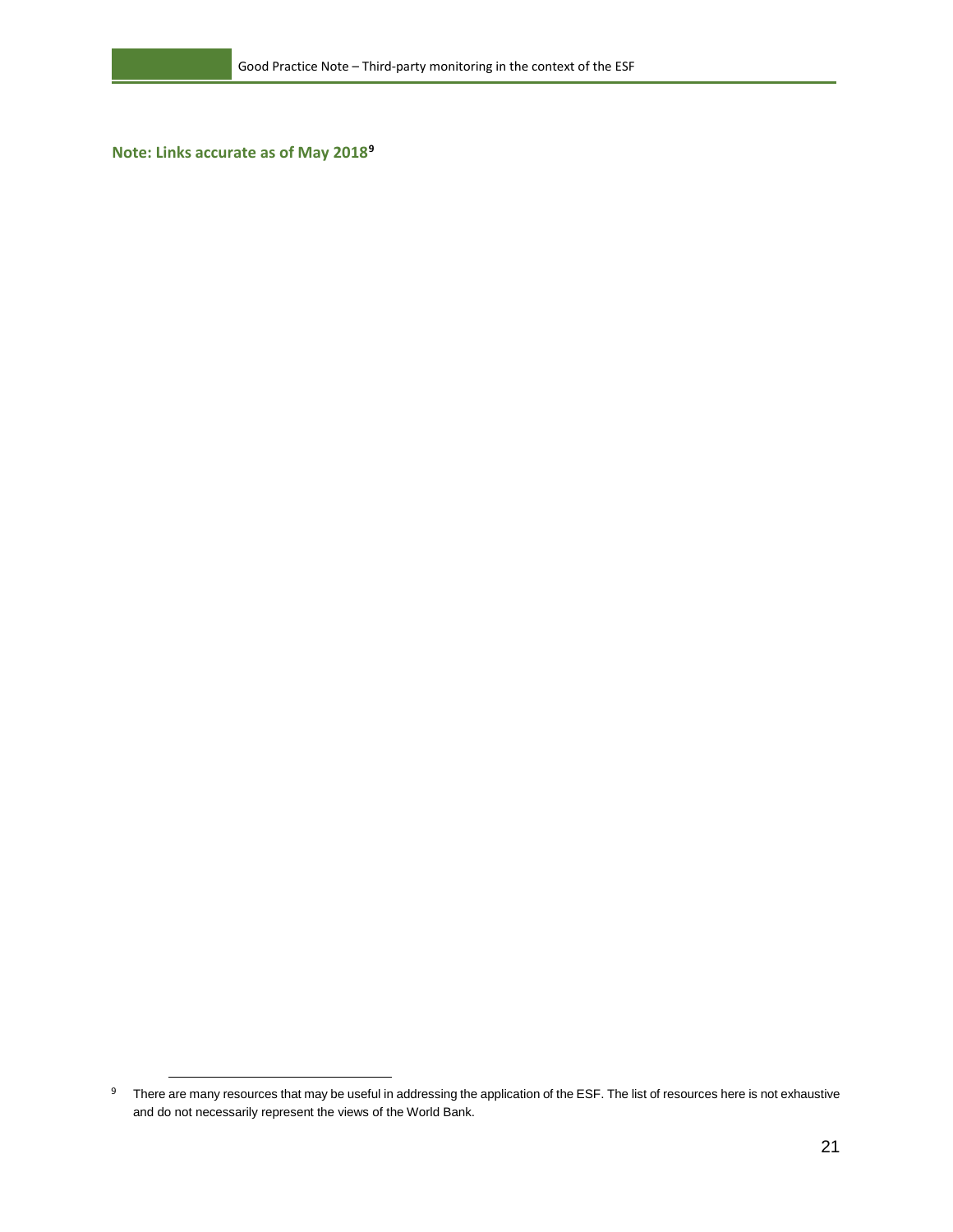#### **A. Objectives**

An introductory section should briefly present the Project, the monitoring goals and objectives and how it fits in the overall scheme of project implementation.

#### **B. Tasks divided in major project phase, or location or type of activity**

This section should provide a general outline of the monitoring program and attach the detailed ESCP/ESMPs, as well as Resettlement Action Plan, Stakeholder Engagement Plan, or other relevant documents. The Borrower should highlight any specific incidents/accidents/events/changes in project or project schedule that need to be taken into account. A link should be provided to the environmental and social documents, where available on a website, so that the prospective monitor can understand the complexity of the assignment.

- Planning of monitoring visit: provide proposed parameters (schedule, meetings proposed, locations, any complex travel logistics, and so forth)
- List of initial documents to be reviewed and data to be made available
- Schedule: For single monitoring trips, preferred timing window and duration of visit. For longer monitoring assignments with multiple trips: preferred timing window for first visit, estimate of frequency of visits during each phase (for example, quarterly visits during construction, annual visits during operation, higher frequency during sensitive phases…), expected duration of each visit. Expectation of initial and close out meetings for Borrower/Project Implementation Unit, as appropriate.
- Scope of discussions with stakeholders: provide some context, locations of communities to be visited (if large-scale project, suggested numbers and locations to be confirmed by selected monitor), and background on key issues and impacts that might be raised (which can influence which specialist is most appropriate to undertake the assignment)
- Methodologies to be used, or request expert/monitoring firm to propose methodology
- Any technology requirements, and any specifications for format and content of output needed in monitoring report, so that the Borrower can access and analyze the information for its own use and/or reporting

#### **C. Reporting/Outputs**

Clarify the focus/purpose of the reports, how findings should be presented/rated, and how conclusions and recommendations should be presented. Propose changes to ESCP, where appropriate; updates to the Stakeholder Engagement Plan, and so forth. Reports should be sent to the Borrower and the Bank at the same time for feedback on any factual inaccuracy. This allows the Bank to see initial and independent recommendations. To ensure independence and credibility, evidence-based conclusions and recommendations of the third-party-monitor should be maintained unless there are factual inaccuracies on which the conclusions and recommendations are based. The Borrower should provide the Bank with their comments to the monitor regarding the report. In controversial or complex projects, the draft report may be shared publicly for maximum transparency and to build trust. Clarify expected language of reporting and intended audience.

#### **D. Qualifications**